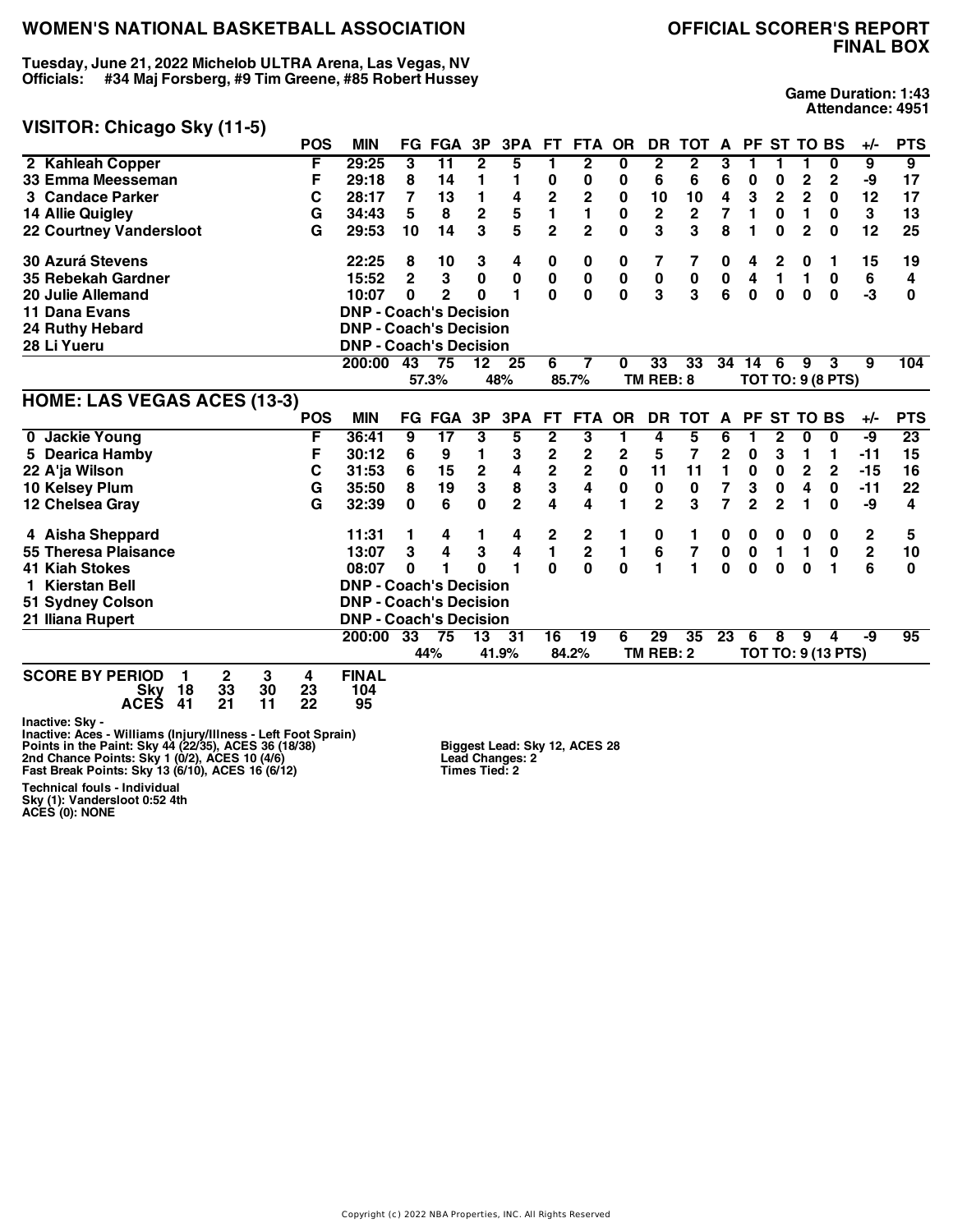**Tuesday, June 21, 2022 Michelob ULTRA Arena, Las Vegas, NV Officials: #34 Maj Forsberg, #9 Tim Greene, #85 Robert Hussey**

#### **VISITOR: Chicago Sky**

**Period Duration: 0:17 Attendance: 4951**

|                                | <b>POS</b> | <b>MIN</b>                    |              | <b>FG FGA</b>    | 3P           | 3PA            | FT.           | <b>FTA</b>    | <b>OR</b>    | <b>DR</b>      | тот                     | A         | <b>PF</b>   |             | <b>ST TO BS</b> |                          | $+/-$           | <b>PTS</b>      |
|--------------------------------|------------|-------------------------------|--------------|------------------|--------------|----------------|---------------|---------------|--------------|----------------|-------------------------|-----------|-------------|-------------|-----------------|--------------------------|-----------------|-----------------|
| 2 Kahleah Copper               | F          | 07:09                         | 0            | 2                | 0            | 1              | 0             | 0             | 0            | 0              | 0                       |           | 0           |             |                 | 0                        | -17             | 0               |
| 33 Emma Meesseman              | F          | 07:51                         | 1            | 3                | 0            | 0              | 0             | 0             | 0            |                | 1                       |           | 0           | 0           | 0               | 1                        | -22             | 2               |
| 3 Candace Parker               | С          | 07:09                         | 1            | 4                | $\mathbf 0$  | $\mathbf 2$    | $\pmb{0}$     | 0             | 0            | $\mathbf 2$    | $\overline{\mathbf{c}}$ | $\pmb{0}$ | 1           | $\bf{0}$    | 1               | 0                        | $-17$           | $\overline{2}$  |
| 14 Allie Quigley               | G          | 07:51                         | 1            | $\mathbf 2$      | $\mathbf 0$  | $\blacksquare$ | $\bf{0}$      | 0             | $\mathbf 0$  | $\mathbf 0$    | $\mathbf 0$             | 1         | 0           | $\mathbf 0$ | 0               | 0                        | $-22$           | $\overline{2}$  |
| <b>22 Courtney Vandersloot</b> | G          | 07:09                         | $\mathbf{2}$ | 3                | 1            | $\overline{2}$ | 0             | $\mathbf 0$   | 0            | 0              | $\mathbf{0}$            |           | 0           | 0           | 1               | 0                        | $-17$           | 5               |
| <b>30 Azurá Stevens</b>        |            | 05:00                         | 3            | 3                |              |                | 0             | 0             | 0            | 1              |                         | 0         |             | 0           | 0               | 0                        | -7              |                 |
| 35 Rebekah Gardner             |            | 05:00                         | 0            | $\mathbf 0$      | 0            | $\pmb{0}$      | $\pmb{0}$     | $\pmb{0}$     | $\mathbf 0$  | 0              | $\pmb{0}$               | $\pmb{0}$ | $\mathbf 2$ | $\mathbf 0$ | $\blacksquare$  | $\pmb{0}$                | $-7$            | 0               |
| 20 Julie Allemand              |            | 02:51                         | 0            | $\bf{0}$         | $\Omega$     | $\Omega$       | $\bf{0}$      | $\mathbf 0$   | $\mathbf{0}$ | $\mathbf 0$    | $\mathbf 0$             | 3         | $\mathbf 0$ | $\mathbf 0$ | 0               | $\bf{0}$                 | -6              | $\bf{0}$        |
| 11 Dana Evans                  |            | <b>DNP - Coach's Decision</b> |              |                  |              |                |               |               |              |                |                         |           |             |             |                 |                          |                 |                 |
| 24 Ruthy Hebard                |            | <b>DNP - Coach's Decision</b> |              |                  |              |                |               |               |              |                |                         |           |             |             |                 |                          |                 |                 |
| 28 Li Yueru                    |            | <b>DNP - Coach's Decision</b> |              |                  |              |                |               |               |              |                |                         |           |             |             |                 |                          |                 |                 |
|                                |            | 50:00                         | 8            | 17               | 2            | 7              | $\bf{0}$      | $\bf{0}$      | 0            | 4              | 4                       |           | 4           |             | 4               |                          | $-23$           | 18              |
|                                |            |                               |              | 47.1%            |              | 28.6%          |               | 0%            |              | TM REB: 0      |                         |           |             |             |                 | <b>TOT TO: 4 (6 PTS)</b> |                 |                 |
| <b>HOME: LAS VEGAS ACES</b>    |            |                               |              |                  |              |                |               |               |              |                |                         |           |             |             |                 |                          |                 |                 |
|                                | <b>POS</b> | <b>MIN</b>                    |              | <b>FG FGA</b>    | 3P           | 3PA            | FT.           | FTA OR        |              | DR.            | <b>TOT</b>              | A         | <b>PF</b>   |             | ST TO BS        |                          | $+/-$           | <b>PTS</b>      |
| 0 Jackie Young                 | F          | 10:00                         | 5            | 8                | $\mathbf{2}$ | 3              | 0             | 0             |              | 0              | 1                       | 2         | 0           | 2           | 0               | 0                        | $\overline{23}$ | 12              |
| 5 Dearica Hamby                | F          | 05:35                         | 2            | $\boldsymbol{2}$ |              | 1              | 2             | 2             |              |                | 2                       | 1         | 0           | $\mathbf 2$ | 0               | 0                        | 16              | 7               |
| 22 A'ja Wilson                 | С          | 07:09                         | 1            | 3                |              | $\frac{2}{3}$  | $\bf{0}$      | 0             | $\pmb{0}$    | 4              | 4                       | $\pmb{0}$ | $\pmb{0}$   | $\mathbf 0$ | $\mathbf 0$     | 0                        | 17              | 3               |
| 10 Kelsey Plum                 | G          | 08:31                         | 4            | $\overline{7}$   | 1            |                | $\mathbf{1}$  | 1             | $\mathbf 0$  | $\pmb{0}$      | $\pmb{0}$               | 4         | 1           | 0           | 1               | 0                        | 23              | 10              |
| 12 Chelsea Gray                | G          | 07:04                         | $\mathbf 0$  | $\mathbf{0}$     | $\bf{0}$     | $\mathbf{0}$   | 0             | $\mathbf 0$   | $\mathbf{0}$ | $\overline{2}$ | $\overline{2}$          | 3         | 0           | 0           | 0               | $\bf{0}$                 | 16              | 0               |
| 4 Aisha Sheppard               |            | 04:25                         |              |                  |              | 1              | $\frac{2}{1}$ | $\frac{2}{2}$ |              | 0              |                         | 0         | 0           | 0           | 0               | 0                        |                 | 5               |
| 55 Theresa Plaisance           |            | 04:25                         | 1.           | 1                |              | 1              |               |               | 1            | $\mathbf{1}$   | $\mathbf{2}$            | $\pmb{0}$ | $\mathbf 0$ | $\mathbf 0$ | $\mathbf 0$     | $\mathbf 0$              | $\overline{7}$  | 4               |
| <b>41 Kiah Stokes</b>          |            | 02:51                         | 0            | $\bf{0}$         | O            | $\Omega$       | $\bf{0}$      | $\bf{0}$      | $\bf{0}$     | 1              | 1                       | $\bf{0}$  | $\bf{0}$    | $\bf{0}$    | $\bf{0}$        | $\bf{0}$                 | 6               | $\bf{0}$        |
| 1 Kierstan Bell                |            | <b>DNP - Coach's Decision</b> |              |                  |              |                |               |               |              |                |                         |           |             |             |                 |                          |                 |                 |
| 51 Sydney Colson               |            | <b>DNP - Coach's Decision</b> |              |                  |              |                |               |               |              |                |                         |           |             |             |                 |                          |                 |                 |
| 21 Iliana Rupert               |            | <b>DNP - Coach's Decision</b> |              |                  |              |                |               |               |              |                |                         |           |             |             |                 |                          |                 |                 |
|                                |            | 50:00                         | 14           | 22               |              | 11             | 6             | 7             | 4            | 9              | 13                      | 10        |             | 4           |                 | 0                        | 23              | $\overline{41}$ |
|                                |            |                               |              | 63.6%            |              | 63.6%          |               | 85.7%         |              | TM REB: 1      |                         |           |             |             |                 | <b>TOT TO: 1 (0 PTS)</b> |                 |                 |
|                                |            |                               |              |                  |              |                |               |               |              |                |                         |           |             |             |                 |                          |                 |                 |

**SCORE BY PERIOD 1 FINAL Sky 18 18 ACES 41 41**

Inactive: Sky -<br>Inactive: Aces - Williams (Injury/Illness - Left Foot Sprain)<br>Points in the Paint: Sky 10 (5/6), ACES 12 (6/10)<br>2nd Chance Points: Sky 0 (0/0), ACES 8 (3/4)<br>Fast Break Points: Sky 0 (0/1), ACES 5 (2/5)

**Biggest Lead: Sky 2, ACES 23 Lead Changes: 1 Times Tied: 2**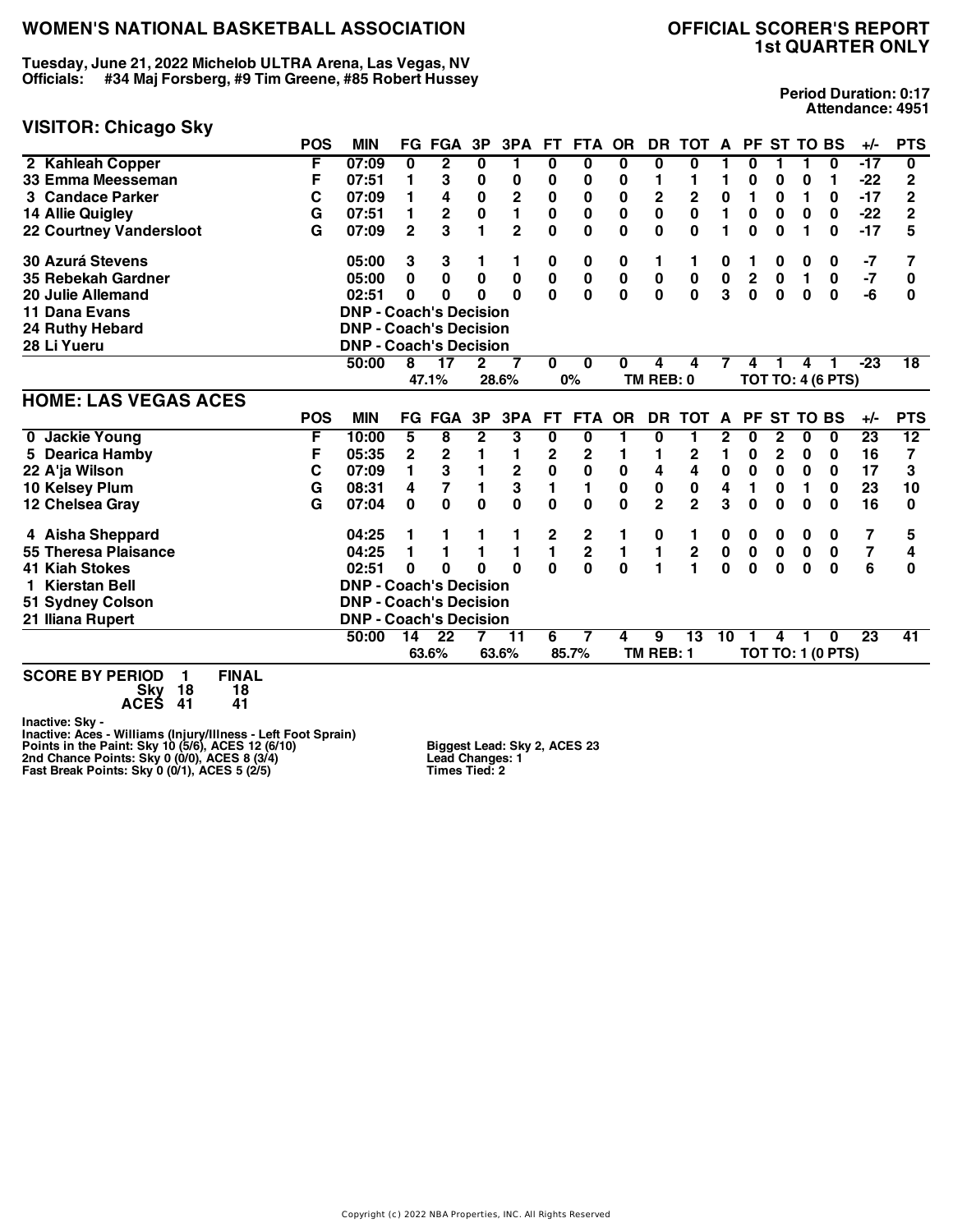**Tuesday, June 21, 2022 Michelob ULTRA Arena, Las Vegas, NV Officials: #34 Maj Forsberg, #9 Tim Greene, #85 Robert Hussey**

#### **VISITOR: Chicago Sky**

**Period Duration: 0:18 Attendance: 4951**

|                                     | <b>POS</b> | <b>MIN</b>                    |                | <b>FG FGA</b>   | 3P                      | 3PA            | FT.          | <b>FTA</b>  | <b>OR</b>    | <b>DR</b>      | <b>TOT</b>     | A                       | <b>PF</b>   |                 | <b>ST TO BS</b> |                          | $+/-$           | <b>PTS</b>              |
|-------------------------------------|------------|-------------------------------|----------------|-----------------|-------------------------|----------------|--------------|-------------|--------------|----------------|----------------|-------------------------|-------------|-----------------|-----------------|--------------------------|-----------------|-------------------------|
| 2 Kahleah Copper                    | F          | 07:13                         | $\mathbf{2}$   | 4               | $\mathbf{2}$            | 3              | 0            | 0           | 0            | 0              | 0              |                         | 0           | 0               | 0               | 0                        | $\overline{12}$ | 6                       |
| 33 Emma Meesseman                   | F          | 06:16                         | 2              | 3               | 0                       | 0              | 0            | 0           | 0            |                | 1              | 3                       | 0           | 0               | 0               | 0                        | 3               | 4                       |
| 3 Candace Parker                    | С          | 06:41                         | $\overline{2}$ | $\mathbf{3}$    | $\pmb{0}$               | 1              | 0            | 0           | 0            | 3              | 3              | 1                       | 1           | 1               | $\bf{0}$        | 0                        | 12              | 4                       |
| 14 Allie Quigley                    | G          | 10:00                         | $\overline{2}$ | $\overline{3}$  | $\blacksquare$          | $\overline{2}$ | $\bf{0}$     | $\mathbf 0$ | $\mathbf 0$  | $\blacksquare$ | $\blacksquare$ | 3                       | $\mathbf 0$ | $\bf{0}$        | 1               | $\mathbf 0$              | 12              | 5                       |
| <b>22 Courtney Vandersloot</b>      | G          | 08:17                         | 3              | 3               |                         | 1              | 0            | $\mathbf 0$ | $\bf{0}$     | 0              | $\mathbf{0}$   | 4                       | 0           | $\bf{0}$        | 0               | $\bf{0}$                 | 12              | 7                       |
| 30 Azurá Stevens                    |            | 07:03                         | 3              | 3               |                         | 1              | 0            | 0           | 0            | 3              | 3              | 0                       | 0           | 0               | 0               | 0                        | 9               | 7                       |
| 35 Rebekah Gardner                  |            | 02:47                         | 0              | $\mathbf 0$     | $\mathbf 0$             | $\pmb{0}$      | $\pmb{0}$    | $\bf{0}$    | $\pmb{0}$    | $\pmb{0}$      | $\pmb{0}$      | $\pmb{0}$               | $\pmb{0}$   | $\pmb{0}$       | $\pmb{0}$       | $\pmb{0}$                | $\pmb{0}$       | $\bf{0}$                |
| 20 Julie Allemand                   |            | 01:43                         | 0              | 0               | $\Omega$                | $\Omega$       | $\mathbf{0}$ | $\mathbf 0$ | $\mathbf{0}$ | 1              | $\blacksquare$ | $\mathbf 0$             | $\mathbf 0$ | $\mathbf 0$     | $\mathbf 0$     | $\mathbf 0$              | 0               | $\bf{0}$                |
| 11 Dana Evans                       |            | <b>DNP - Coach's Decision</b> |                |                 |                         |                |              |             |              |                |                |                         |             |                 |                 |                          |                 |                         |
| 24 Ruthy Hebard                     |            | <b>DNP - Coach's Decision</b> |                |                 |                         |                |              |             |              |                |                |                         |             |                 |                 |                          |                 |                         |
| 28 Li Yueru                         |            | <b>DNP - Coach's Decision</b> |                |                 |                         |                |              |             |              |                |                |                         |             |                 |                 |                          |                 |                         |
|                                     |            | 50:00                         | 14             | $\overline{19}$ | 5                       | 8              | 0            | 0           | 0            | 9              | 9              | $12 \,$                 |             |                 |                 | 0                        | 12              | 33                      |
|                                     |            |                               |                | 73.7%           |                         | 62.5%          |              | 0%          |              | TM REB: 1      |                |                         |             |                 |                 | <b>TOT TO: 1 (0 PTS)</b> |                 |                         |
| <b>HOME: LAS VEGAS ACES</b>         |            |                               |                |                 |                         |                |              |             |              |                |                |                         |             |                 |                 |                          |                 |                         |
|                                     | <b>POS</b> | <b>MIN</b>                    |                | FG FGA          | 3P                      | 3PA            | FT.          | <b>FTA</b>  | <b>OR</b>    | <b>DR</b>      | <b>TOT</b>     | $\mathsf{A}$            | <b>PF</b>   | <b>ST TO BS</b> |                 |                          | $+/-$           | <b>PTS</b>              |
| 0 Jackie Young                      | F          | 06:41                         | 0              | $\mathbf{2}$    | 0                       | 1              | $\bf{0}$     | 0           | 0            | $\overline{2}$ | 2              | $\mathbf 2$             | 0           | 0               | 0               | 0                        | $-12$           | $\overline{\mathbf{0}}$ |
| 5 Dearica Hamby                     | F          | 10:00                         | 4              | 5               | 0                       | 0              | 0            | 0           |              |                | $\mathbf{2}$   | 1                       | 0           | 0               | 0               | 0                        | $-12$           | 8                       |
| 22 A'ja Wilson                      | C          | 06:41                         | 3              | ${\bf 5}$       | $\blacksquare$          | $\mathbf 2$    | $\bf{0}$     | $\pmb{0}$   | 0            | 1              | $\blacksquare$ | $\pmb{0}$               | 0           | $\pmb{0}$       | $\bf{0}$        | 0                        | $-12$           | 7                       |
| 10 Kelsey Plum                      | G          | 08:17                         | 0              | $\overline{2}$  | $\mathbf 0$             | $\mathbf 0$    | $\mathbf 0$  | $\mathbf 0$ | $\mathbf 0$  | $\mathbf 0$    | $\mathbf 0$    | $\overline{\mathbf{2}}$ | $\mathbf 0$ | $\bf{0}$        | 1               | $\mathbf 0$              | $-12$           | 0                       |
| 12 Chelsea Gray                     | G          | 10:00                         | 0              | 3               | $\bf{0}$                | 1              | $\bf{0}$     | $\bf{0}$    | $\bf{0}$     | $\bf{0}$       | $\mathbf{0}$   | 3                       | $\bf{0}$    | $\bf{0}$        | $\bf{0}$        | $\bf{0}$                 | $-12$           | U                       |
| 4 Aisha Sheppard                    |            | 01:43                         | 0              | 0               | $\boldsymbol{0}$        | 0              | 0            | 0           | 0            | 0              | 0              | 0                       | 0           | 0               | 0               | 0                        | 0               | 0                       |
| 55 Theresa Plaisance                |            | 03:19                         | $\overline{2}$ | $\overline{2}$  | $\overline{\mathbf{2}}$ | $\overline{2}$ | $\pmb{0}$    | $\pmb{0}$   | $\pmb{0}$    | 1              | $\blacksquare$ | $\pmb{0}$               | $\mathbf 0$ | $\mathbf{1}$    | $\pmb{0}$       | $\mathbf 0$              | $\pmb{0}$       | 6                       |
| <b>41 Kiah Stokes</b>               |            | 03:19                         | 0              |                 | O                       | 1              | $\mathbf{0}$ | $\mathbf 0$ | $\Omega$     | $\bf{0}$       | $\mathbf{0}$   | $\mathbf 0$             | $\bf{0}$    | $\bf{0}$        | $\bf{0}$        | $\mathbf{0}$             | $\mathbf{0}$    | $\bf{0}$                |
| 1 Kierstan Bell                     |            | <b>DNP - Coach's Decision</b> |                |                 |                         |                |              |             |              |                |                |                         |             |                 |                 |                          |                 |                         |
| 51 Sydney Colson                    |            | <b>DNP - Coach's Decision</b> |                |                 |                         |                |              |             |              |                |                |                         |             |                 |                 |                          |                 |                         |
| 21 Iliana Rupert                    |            | <b>DNP - Coach's Decision</b> |                |                 |                         |                |              |             |              |                |                |                         |             |                 |                 |                          |                 |                         |
|                                     |            | 50:00                         | 9              | 20              | 3                       |                | 0            | 0           |              | 5              | 6              | 8                       | U           |                 |                 | $\bf{0}$                 | $-12$           | 21                      |
|                                     |            |                               |                | 45%             |                         | 42.9%          |              | 0%          |              | TM REB: 0      |                |                         |             |                 |                 | <b>TOT TO: 1 (2 PTS)</b> |                 |                         |
| $0.0005 \text{ N}$<br><b>PILLAI</b> |            |                               |                |                 |                         |                |              |             |              |                |                |                         |             |                 |                 |                          |                 |                         |

**SCORE BY PERIOD 2 FINAL Sky 33 33 ACES 21 21**

Inactive: Sky -<br>Inactive: Aces - Williams (Injury/Illness - Left Foot Sprain)<br>Points in the Paint: Sky 12 (6/7), ACES 10 (5/12)<br>2nd Chance Points: Sky 0 (0/0), ACES 2 (1/1)<br>Fast Break Points: Sky 2 (1/1), ACES 3 (1/1)

**Biggest Lead: Sky 0, ACES 28 Lead Changes: 0 Times Tied: 0**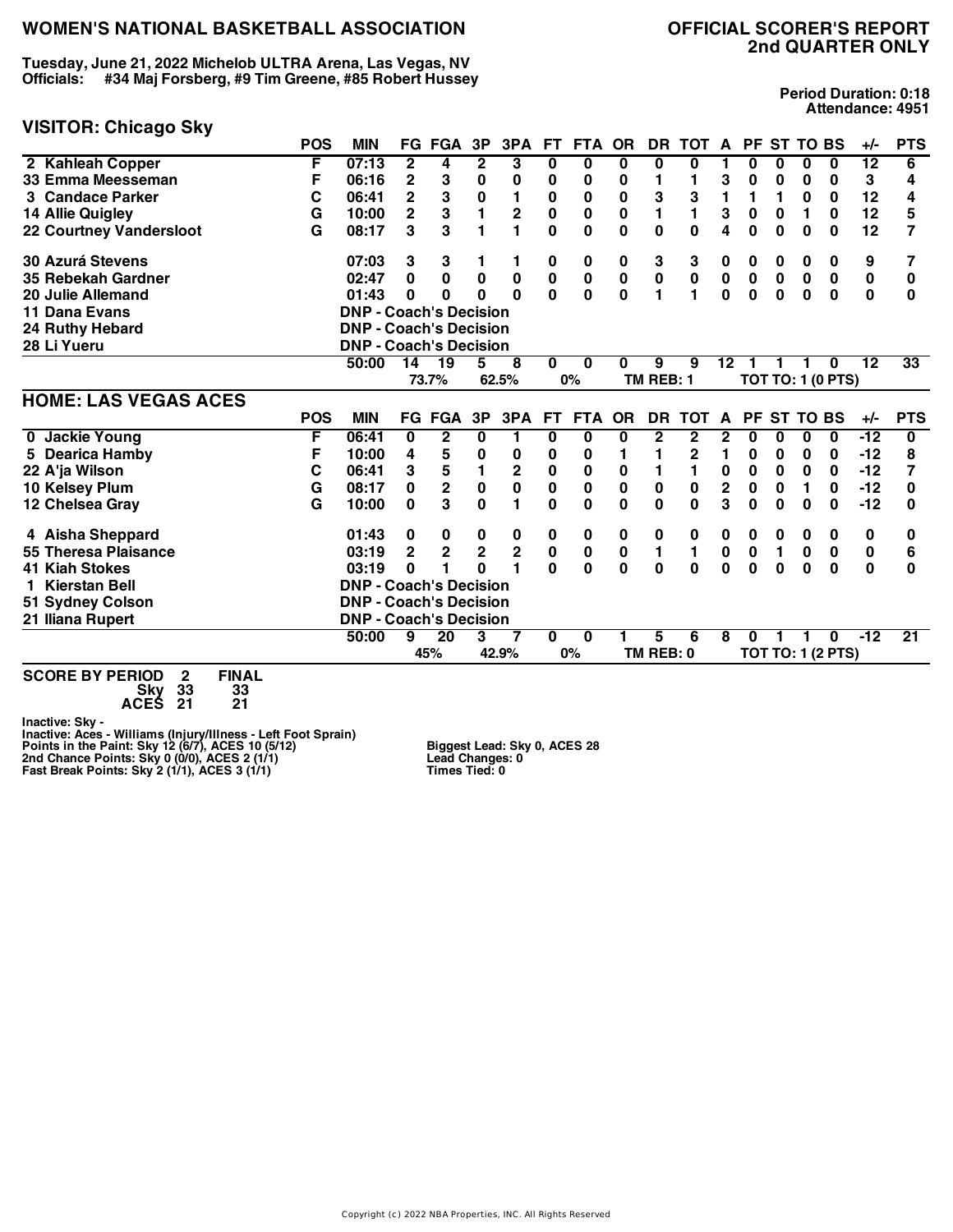**Tuesday, June 21, 2022 Michelob ULTRA Arena, Las Vegas, NV Officials: #34 Maj Forsberg, #9 Tim Greene, #85 Robert Hussey**

#### **VISITOR: Chicago Sky**

**Period Duration: 0:39 Attendance: 4951**

|                                | <b>POS</b>   | <b>MIN</b>                    |             | <b>FG FGA</b>    | 3P             | 3PA       | <b>FT</b>    | <b>FTA</b>              | <b>OR</b>    | <b>DR</b>      | <b>TOT</b>                           | A           | <b>PF</b>    |              | <b>ST TO BS</b> |                          | $+/-$           | <b>PTS</b>      |
|--------------------------------|--------------|-------------------------------|-------------|------------------|----------------|-----------|--------------|-------------------------|--------------|----------------|--------------------------------------|-------------|--------------|--------------|-----------------|--------------------------|-----------------|-----------------|
| 2 Kahleah Copper               | F            | 14:22                         | $\mathbf 2$ | 6                | 2              | 4         | 0            | 0                       | 0            | 0              | 0                                    | 2           | 0            |              |                 | 0                        | -5              | 6               |
| 33 Emma Meesseman              | F            | 14:07                         | 3           | 6                | 0              | 0         | 0            | 0                       | 0            | $\mathbf{2}$   | 2                                    | 4           | 0            | 0            | 0               | 1                        | -19             | 6               |
| 3 Candace Parker               | C            | 13:50                         | 3           | 7                | $\pmb{0}$      | 3         | $\bf{0}$     | 0                       | $\pmb{0}$    | 5              | 5                                    | 1           | $\mathbf 2$  | 1            | 1               | 0                        | -5              | 6               |
| 14 Allie Quigley               | G            | 17:51                         | 3           | $5\phantom{.0}$  | $\mathbf{1}$   | 3         | $\pmb{0}$    | 0                       | $\bf{0}$     | 1              | $\blacksquare$                       | 4           | 0            | $\bf{0}$     | 1               | 0                        | $-10$           | 7               |
| <b>22 Courtney Vandersloot</b> | G            | 15:26                         | 5           | 6                | $\overline{2}$ | 3         | $\bf{0}$     | 0                       | $\bf{0}$     | $\mathbf 0$    | 0                                    | 5           | 0            | 0            |                 | $\bf{0}$                 | -5              | 12              |
| <b>30 Azurá Stevens</b>        |              | 12:03                         | 6           | 6                | 2              | 2         | 0            | 0                       | 0            | 4              | 4                                    | 0           |              | 0            | 0               | 0                        | $\mathbf{2}$    | 14              |
| 35 Rebekah Gardner             |              | 07:47                         | $\bf{0}$    | $\mathbf 0$      | $\mathbf 0$    | $\pmb{0}$ | $\pmb{0}$    | $\bf{0}$                | $\bf{0}$     | $\pmb{0}$      | $\begin{matrix} 0 \\ 1 \end{matrix}$ | $\pmb{0}$   | $\bf{2}$     | $\pmb{0}$    | 1               | $\bf{0}$                 | $-7$            | $\mathbf 0$     |
| 20 Julie Allemand              |              | 04:34                         | 0           | 0                | 0              | $\bf{0}$  | $\mathbf 0$  | $\mathbf 0$             | $\mathbf{0}$ | 1              |                                      | 3           | $\mathbf 0$  | $\mathbf{0}$ | $\bf{0}$        | $\bf{0}$                 | -6              | 0               |
| 11 Dana Evans                  |              | <b>DNP - Coach's Decision</b> |             |                  |                |           |              |                         |              |                |                                      |             |              |              |                 |                          |                 |                 |
| 24 Ruthy Hebard                |              | <b>DNP - Coach's Decision</b> |             |                  |                |           |              |                         |              |                |                                      |             |              |              |                 |                          |                 |                 |
| 28 Li Yueru                    |              | <b>DNP - Coach's Decision</b> |             |                  |                |           |              |                         |              |                |                                      |             |              |              |                 |                          |                 |                 |
|                                |              | 100:00                        | 22          | 36               | 7              | 15        | $\bf{0}$     | $\bf{0}$                | 0            | 13             | 13                                   | 19          | 5            | $\mathbf{2}$ | 5               | 1                        | $-11$           | $\overline{51}$ |
|                                |              |                               |             | 61.1%            |                | 46.7%     |              | 0%                      |              | TM REB: 1      |                                      |             |              |              |                 | <b>TOT TO: 5 (6 PTS)</b> |                 |                 |
| <b>HOME: LAS VEGAS ACES</b>    |              |                               |             |                  |                |           |              |                         |              |                |                                      |             |              |              |                 |                          |                 |                 |
|                                | <b>POS</b>   | <b>MIN</b>                    |             | <b>FG FGA</b>    | 3P             | 3PA       | <b>FT</b>    | <b>FTA</b>              | <b>OR</b>    | <b>DR</b>      | <b>TOT</b>                           | A           | <b>PF</b>    | ST           | <b>TO BS</b>    |                          | $+/-$           | <b>PTS</b>      |
| 0 Jackie Young                 | F            | 16:41                         | 5           | $\overline{10}$  | $\mathbf{2}$   | 4         | $\bf{0}$     | 0                       | 1            | $\mathbf{2}$   | 3                                    | 4           | 0            | $\mathbf{2}$ | 0               | $\bf{0}$                 | $\overline{11}$ | 12              |
| 5 Dearica Hamby                | F            | 15:35                         | 6           | 7                | 1              | 1         | 2            | 2                       | 2            | $\mathbf 2$    | 4                                    | $\mathbf 2$ | 0            | $\mathbf 2$  | 0               | 0                        | 4               | 15              |
| 22 A'ja Wilson                 | С            | 13:50                         | 4           | 8                | $\mathbf 2$    | 4         | 0            | 0                       | $\pmb{0}$    | 5              | 5                                    | $\pmb{0}$   | $\pmb{0}$    | 0            | $\mathbf 0$     | 0                        | 5               | 10              |
| 10 Kelsey Plum                 | G            | 16:48                         | 4           | $\boldsymbol{9}$ | $\mathbf{1}$   | 3         | 1            | 1                       | $\bf{0}$     | $\mathbf 0$    | 0                                    | 6           | 1            | 0            | $\overline{2}$  | $\mathbf 0$              | 11              | 10              |
| 12 Chelsea Gray                | G            | 17:04                         | $\bf{0}$    | 3                | $\bf{0}$       | 1         | 0            | 0                       | $\bf{0}$     | $\overline{2}$ | $\overline{2}$                       | 6           | 0            | 0            | $\Omega$        | 0                        | 4               | 0               |
| 4 Aisha Sheppard               |              | 06:08                         |             |                  |                | 1         | 2            | 2                       | 1            | 0              |                                      | 0           | 0            | 0            | 0               | 0                        | 7               | 5               |
| 55 Theresa Plaisance           |              | 07:44                         | 3           | 3                | 3              | 3         | $\mathbf{1}$ | $\overline{\mathbf{c}}$ | 1            | $\mathbf 2$    | ${\bf 3}$                            | $\pmb{0}$   | $\mathbf 0$  | 1            | 0               | $\bf{0}$                 | 7               | 10              |
| <b>41 Kiah Stokes</b>          |              | 06:10                         | $\Omega$    |                  | $\Omega$       | 1         | $\mathbf{0}$ | $\mathbf 0$             | $\bf{0}$     | 1              | 1                                    | $\mathbf 0$ | $\mathbf{0}$ | 0            | $\bf{0}$        | $\bf{0}$                 | 6               | 0               |
| Kierstan Bell                  |              | <b>DNP - Coach's Decision</b> |             |                  |                |           |              |                         |              |                |                                      |             |              |              |                 |                          |                 |                 |
| 51 Sydney Colson               |              | <b>DNP - Coach's Decision</b> |             |                  |                |           |              |                         |              |                |                                      |             |              |              |                 |                          |                 |                 |
| 21 Iliana Rupert               |              | <b>DNP - Coach's Decision</b> |             |                  |                |           |              |                         |              |                |                                      |             |              |              |                 |                          |                 |                 |
|                                |              | 100:00                        | 23          | 42               | 10             | 18        | 6            | 7                       | 5            | 14             | 19                                   | 18          |              | 5            | $\mathbf{2}$    | 0                        | 11              | 62              |
|                                |              |                               |             | 54.8%            |                | 55.6%     |              | 85.7%                   |              | TM REB: 1      |                                      |             |              |              |                 | <b>TOT TO: 2 (2 PTS)</b> |                 |                 |
| SCODE BY BEBIOD<br>C.<br>1     | <b>CINAI</b> |                               |             |                  |                |           |              |                         |              |                |                                      |             |              |              |                 |                          |                 |                 |

| <b>SCORE BY PERIOD</b> | 2           | <b>FINAL</b> |
|------------------------|-------------|--------------|
| Sky 18<br>ACES 41      | - 33<br>-21 | 51<br>62     |
|                        |             |              |

Inactive: Sky -<br>Inactive: Aces - Williams (Injury/Illness - Left Foot Sprain)<br>Points in the Paint: Sky 22 (11/13), ACES 22 (11/22)<br>2nd Chance Points: Sky 0 (0/0), ACES 10 (4/5)<br>Fast Break Points: Sky 2 (1/2), ACES 8 (3/6)

**Biggest Lead: Sky 2, ACES 28 Lead Changes: 1 Times Tied: 2**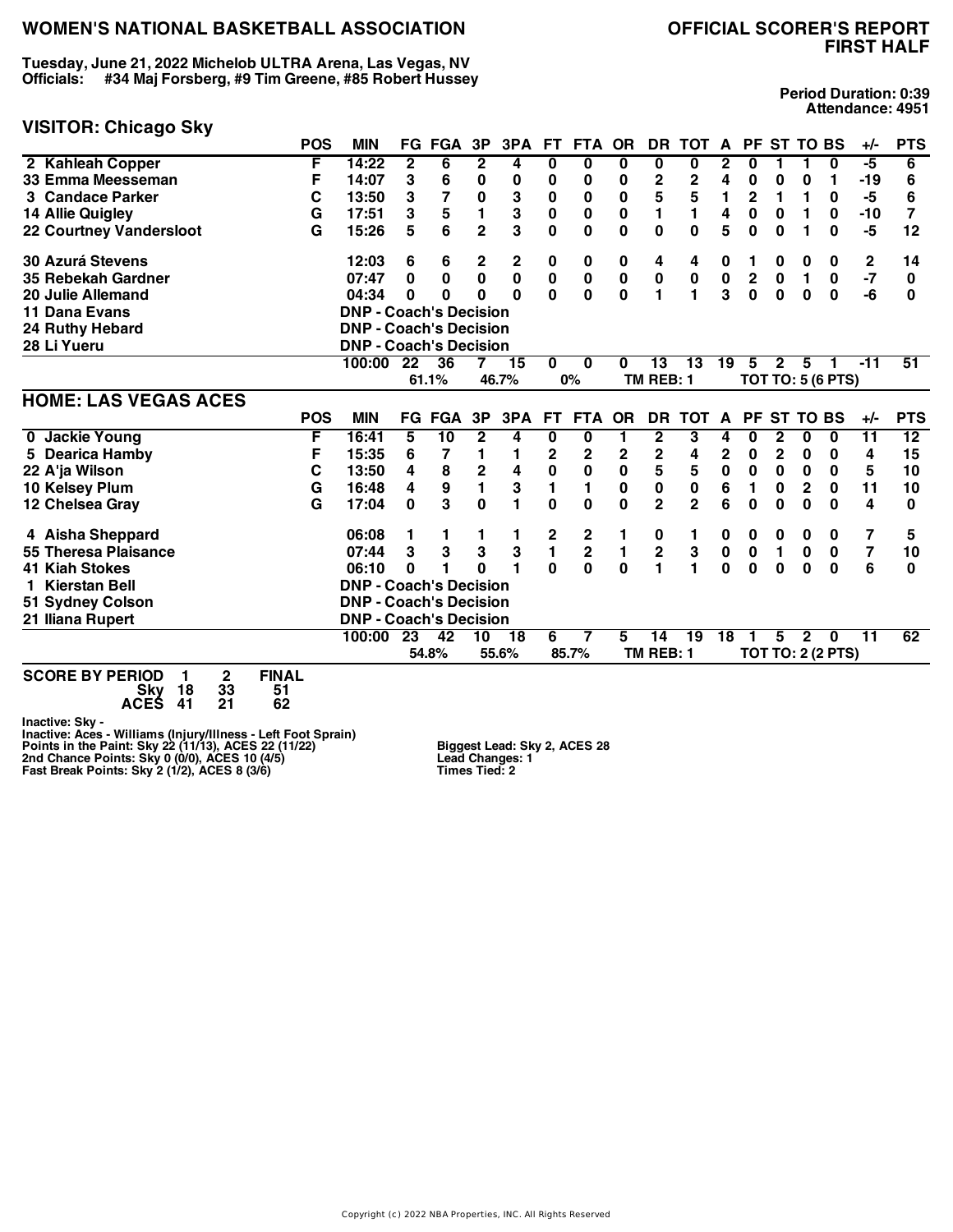**Tuesday, June 21, 2022 Michelob ULTRA Arena, Las Vegas, NV Officials: #34 Maj Forsberg, #9 Tim Greene, #85 Robert Hussey**

# **3rd QUARTER ONLY**

**Period Duration: 0:19 Attendance: 4951**

| <b>VISITOR: Chicago Sky</b>    |            |                               |                |               |              |                         |                         |               |              |                         |                         |                |                                        |             |                 |                           |       |                |
|--------------------------------|------------|-------------------------------|----------------|---------------|--------------|-------------------------|-------------------------|---------------|--------------|-------------------------|-------------------------|----------------|----------------------------------------|-------------|-----------------|---------------------------|-------|----------------|
|                                | <b>POS</b> | <b>MIN</b>                    |                | <b>FG FGA</b> | 3P           | 3PA FT                  |                         | FTA OR        |              |                         | DR TOT A                |                |                                        |             | PF ST TO BS     |                           | $+/-$ | <b>PTS</b>     |
| 2 Kahleah Copper               | F          | 07:00                         | 1              | 4             | 0            | 1                       | 0                       | 0             | 0            | 1                       | 1                       | 0              | 0                                      | 0           | 0               | $\bf{0}$                  | 13    | $\mathbf{2}$   |
| 33 Emma Meesseman              | F          | 08:03                         | 3              | 4             |              | 1                       | 0                       | 0             | 0            | 2                       | 2                       | 2              | 0                                      | 0           |                 | 1                         | 11    | 7              |
| 3 Candace Parker               | С          | 06:24                         | 3              | 4             |              | 1                       | 0                       | 0             | $\bf{0}$     | $\overline{\mathbf{2}}$ | $\overline{\mathbf{2}}$ | 1              | 0                                      | 1           | 0               | 0                         | 16    | 7              |
| 14 Allie Quigley               | G          | 07:27                         | 1              | 1             | 1            | 1                       | $\pmb{0}$               | $\mathbf 0$   | $\mathbf 0$  | $\mathbf 0$             | $\mathbf 0$             | 3              | 1                                      | $\mathbf 0$ | $\bf{0}$        | $\bf{0}$                  | 14    | 3              |
| <b>22 Courtney Vandersloot</b> | G          | 06:24                         | $\mathbf{2}$   | 3             | $\mathbf{0}$ | 1                       | 0                       | $\mathbf{0}$  | $\bf{0}$     | 1                       |                         | $\overline{2}$ | 0                                      | $\bf{0}$    | $\bf{0}$        | $\bf{0}$                  | 16    | 4              |
| <b>30 Azurá Stevens</b>        |            | 05:33                         | 1              | $\mathbf 2$   |              | 2                       | 0                       | 0             | 0            | $\mathbf 2$             | 2                       | 0              | 2                                      |             | 0               | 1                         | 11    | 3              |
| 35 Rebekah Gardner             |            | 05:33                         | $\overline{2}$ | 3             | $\pmb{0}$    | $\mathbf 0$             | $\pmb{0}$               | $\pmb{0}$     | $\pmb{0}$    | $\pmb{0}$               | $\pmb{0}$               | $\pmb{0}$      |                                        | 1           | $\pmb{0}$       | $\mathbf 0$               | 11    | 4              |
| 20 Julie Allemand              |            | 03:36                         | 0              |               | <sup>0</sup> | $\blacksquare$          | $\mathbf{0}$            | $\mathbf 0$   | $\mathbf 0$  | $\overline{\mathbf{2}}$ | $\overline{2}$          | $\overline{2}$ | $\begin{bmatrix} 2 \\ 0 \end{bmatrix}$ | $\mathbf 0$ | $\mathbf 0$     | $\mathbf{0}$              | 3     | 0              |
| 11 Dana Evans                  |            | <b>DNP - Coach's Decision</b> |                |               |              |                         |                         |               |              |                         |                         |                |                                        |             |                 |                           |       |                |
| 24 Ruthy Hebard                |            | <b>DNP - Coach's Decision</b> |                |               |              |                         |                         |               |              |                         |                         |                |                                        |             |                 |                           |       |                |
| 28 Li Yueru                    |            | <b>DNP - Coach's Decision</b> |                |               |              |                         |                         |               |              |                         |                         |                |                                        |             |                 |                           |       |                |
|                                |            | 50:00                         | 13             | 22            | 4            | 8                       | $\Omega$                | $\bf{0}$      | 0            | 10                      | 10                      | 10             | 5                                      | 3           | 1               | $\mathbf{2}$              | 19    | 30             |
|                                |            |                               |                | 59.1%         |              | 50%                     |                         | 0%            |              | TM REB: 2               |                         |                |                                        |             |                 | <b>TOT TO: 1 (0 PTS)</b>  |       |                |
| <b>HOME: LAS VEGAS ACES</b>    |            |                               |                |               |              |                         |                         |               |              |                         |                         |                |                                        |             |                 |                           |       |                |
|                                | <b>POS</b> | <b>MIN</b>                    |                | <b>FG FGA</b> | 3P           | 3PA                     | <b>FT</b>               | <b>FTA</b>    | <b>OR</b>    | <b>DR</b>               | <b>TOT</b>              | A              | <b>PF</b>                              |             | <b>ST TO BS</b> |                           | $+/-$ | <b>PTS</b>     |
| 0 Jackie Young                 | F          | 10:00                         | 0              | 3             | 0            | $\overline{\mathbf{0}}$ | $\overline{\mathbf{2}}$ | $\mathbf{2}$  | 0            | 0                       | 0                       | 0              | 0                                      | 0           | 0               | $\mathbf 0$               | -19   | $\overline{2}$ |
| 5 Dearica Hamby                | F          | 06:34                         | 0              | 1             | 0            | 1                       | 0                       | 0             | 0            | 1                       | 1                       | $\bf{0}$       | 0                                      | 0           | 1               | 1                         | $-14$ | 0              |
| 22 A'ja Wilson                 | С          | 10:00                         | 1              | 3             | $\pmb{0}$    | 0                       | 2                       |               | 0            | 4                       | 4                       | 1              | 0                                      | $\mathbf 0$ | $\mathbf 2$     | 1                         | $-19$ | 4              |
| 10 Kelsey Plum                 | G          | 10:00                         | 1              | 4             | $\pmb{0}$    | $\pmb{0}$               | $\mathbf{1}$            | $\frac{2}{2}$ | $\pmb{0}$    | $\mathbf 0$             | $\mathbf 0$             | $\mathbf 0$    | 0                                      | $\bf{0}$    | 1               | 0                         | $-19$ | 3              |
| 12 Chelsea Gray                | G          | 06:34                         | 0              | 1             | $\bf{0}$     | $\mathbf{0}$            | $\overline{2}$          |               | $\bf{0}$     | $\bf{0}$                | $\bf{0}$                |                | 1                                      | $\Omega$    |                 | $\bf{0}$                  | $-14$ | $\overline{2}$ |
| 4 Aisha Sheppard               |            | 03:26                         | 0              | 1             | 0            | 1                       | 0                       | 0             | 0            | 0                       | 0                       | 0              | 0                                      | 0           | 0               | 0                         | -5    | 0              |
| 55 Theresa Plaisance           |            | 03:26                         | 0              | 0             | $\pmb{0}$    | 0                       | $\pmb{0}$               | 0             | $\pmb{0}$    | ${\bf 3}$               | ${\bf 3}$               | $\mathbf 0$    | $\pmb{0}$                              | $\pmb{0}$   | $\mathbf{1}$    | $\pmb{0}$                 | $-5$  | 0              |
| <b>41 Kiah Stokes</b>          |            | 00:00                         | 0              | $\bf{0}$      | $\Omega$     | $\Omega$                | $\mathbf{0}$            | $\mathbf{0}$  | $\mathbf{0}$ | $\bf{0}$                | $\mathbf{0}$            | $\mathbf 0$    | $\mathbf 0$                            | $\bf{0}$    | $\mathbf 0$     | $\bf{0}$                  | 0     | 0              |
| 1 Kierstan Bell                |            | <b>DNP - Coach's Decision</b> |                |               |              |                         |                         |               |              |                         |                         |                |                                        |             |                 |                           |       |                |
| 51 Sydney Colson               |            | <b>DNP - Coach's Decision</b> |                |               |              |                         |                         |               |              |                         |                         |                |                                        |             |                 |                           |       |                |
| 21 Iliana Rupert               |            | <b>DNP - Coach's Decision</b> |                |               |              |                         |                         |               |              |                         |                         |                |                                        |             |                 |                           |       |                |
|                                |            | 50:00                         | 2              | 13            | $\bf{0}$     | $\mathbf{2}$            | 7                       | 8             | 0            | 8                       | 8                       | $\mathbf{2}$   |                                        | $\bf{0}$    | 6               | $\overline{2}$            | $-19$ | 11             |
|                                |            |                               |                | 15.4%         |              | 0%                      |                         | 87.5%         |              | TM REB: 1               |                         |                |                                        |             |                 | <b>TOT TO: 6 (11 PTS)</b> |       |                |

**SCORE BY PERIOD 3 FINAL Sky 30 30 ACES 11 11**

Inactive: Sky -<br>Inactive: Aces - Williams (Injury/Illness - Left Foot Sprain)<br>Points in the Paint: Sky 12 (6/10), ACES 4 (2/9)<br>2nd Chance Points: Sky 0 (0/0), ACES 0 (0/0)<br>Fast Break Points: Sky 9 (4/7), ACES 2 (1/2)

**Biggest Lead: Sky 8, ACES 13 Lead Changes: 1 Times Tied: 0**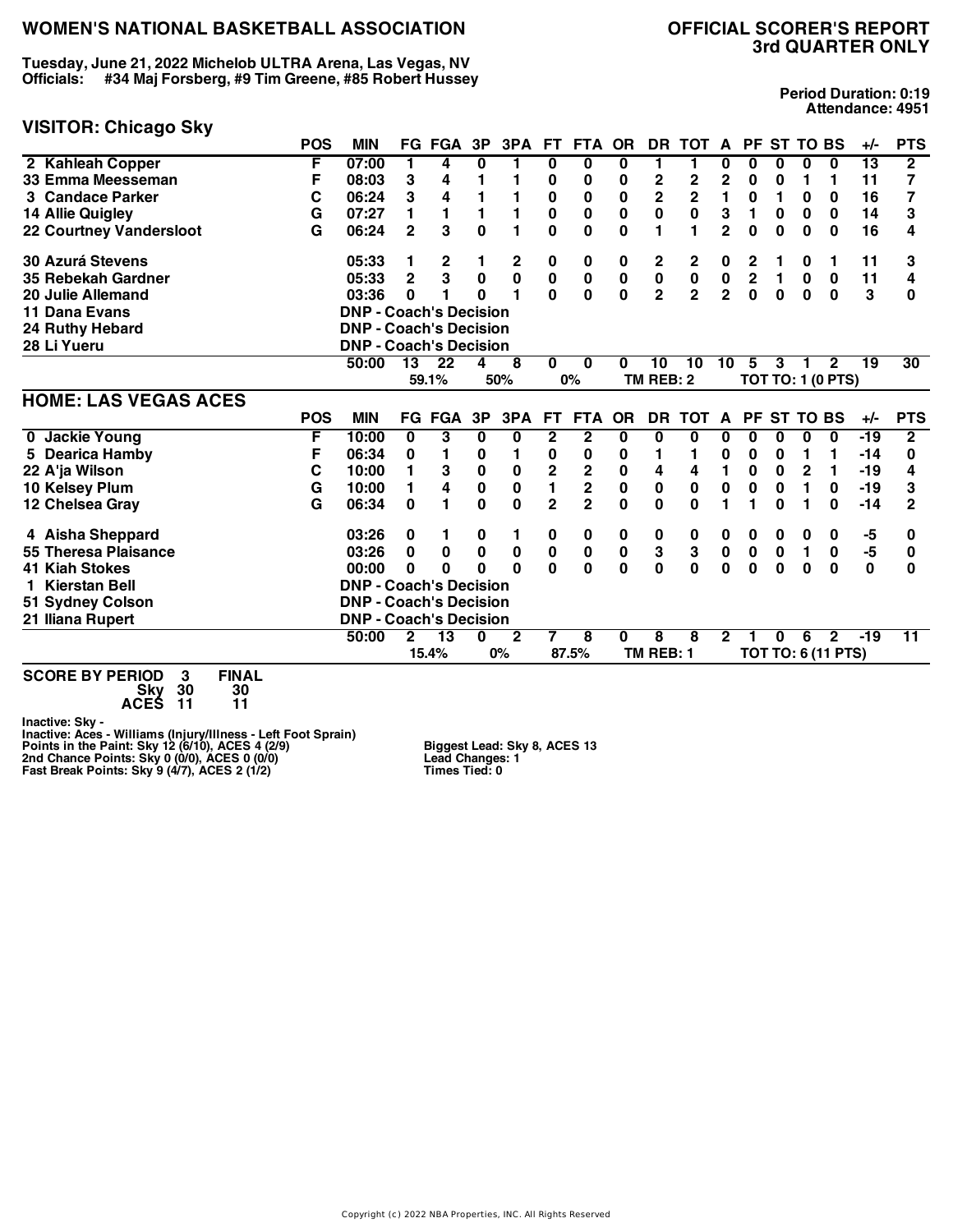**Tuesday, June 21, 2022 Michelob ULTRA Arena, Las Vegas, NV Officials: #34 Maj Forsberg, #9 Tim Greene, #85 Robert Hussey**

#### **VISITOR: Chicago Sky**

# **1st QUARTER - 3rd QUARTER**

**Period Duration: 1:14 Attendance: 4951**

|                                                  | <b>POS</b>   | <b>MIN</b>                    |                 | <b>FG FGA</b> | 3P                      | 3PA           | FT.                     | <b>FTA</b>              | <b>OR</b> | <b>DR</b>      | <b>TOT</b>     | A                       | PF             |                | <b>ST TO BS</b> |                          | $+/-$       | <b>PTS</b>              |
|--------------------------------------------------|--------------|-------------------------------|-----------------|---------------|-------------------------|---------------|-------------------------|-------------------------|-----------|----------------|----------------|-------------------------|----------------|----------------|-----------------|--------------------------|-------------|-------------------------|
| 2 Kahleah Copper                                 | F            | 21:22                         | 3               | 10            | $\mathbf{2}$            | 5             | 0                       | $\bf{0}$                | 0         | 1              | 1              | 2                       | 0              |                |                 | $\bf{0}$                 | 8           | $\overline{\mathbf{8}}$ |
| 33 Emma Meesseman                                | F            | 22:10                         | 6               | 10            |                         | 1             | 0                       | 0                       | 0         | 4              | 4              | 6                       | 0              | 0              |                 | $\mathbf 2$              | -8          | 13                      |
| 3 Candace Parker                                 | С            | 20:14                         | 6               | 11            | 1                       | 4             | 0                       | 0                       | 0         | 7              | 7              | $\overline{\mathbf{c}}$ | $\overline{2}$ | $\overline{2}$ | 1               | 0                        | 11          | 13                      |
| 14 Allie Quigley                                 | G            | 25:18                         | 4               | 6             | 2                       | 4             | 0                       | 0                       | 0         |                | 1              | 7                       | 1              | 0              | 1               | 0                        | 4           | 10                      |
| <b>22 Courtney Vandersloot</b>                   | G            | 21:50                         | 7               | 9             | $\overline{2}$          | 4             | 0                       | $\bf{0}$                | 0         | 1              | 1              | 7                       | 0              | $\bf{0}$       |                 | $\bf{0}$                 | 11          | 16                      |
| <b>30 Azurá Stevens</b>                          |              | 17:36                         | 7               | 8             | 3                       | 4             | 0                       | 0                       | 0         | 6              | 6              | 0                       | 3              | 1              | 0               | 1                        | 13          | 17                      |
| 35 Rebekah Gardner                               |              | 13:20                         | $\overline{2}$  | 3             | 0                       | 0             | $\pmb{0}$               | 0                       | 0         | $\pmb{0}$      | $\pmb{0}$      | $\pmb{0}$               | 4              | 1              | 1               | 0                        | 4           | 4                       |
| 20 Julie Allemand                                |              | 08:10                         | 0               | 1             | $\Omega$                | 1             | $\mathbf{0}$            | $\mathbf 0$             | O         | 3              | 3              | 5                       | $\bf{0}$       | $\bf{0}$       | $\bf{0}$        | 0                        | -3          | 0                       |
| 11 Dana Evans                                    |              | <b>DNP - Coach's Decision</b> |                 |               |                         |               |                         |                         |           |                |                |                         |                |                |                 |                          |             |                         |
| <b>24 Ruthy Hebard</b>                           |              | <b>DNP - Coach's Decision</b> |                 |               |                         |               |                         |                         |           |                |                |                         |                |                |                 |                          |             |                         |
| 28 Li Yueru                                      |              | <b>DNP - Coach's Decision</b> |                 |               |                         |               |                         |                         |           |                |                |                         |                |                |                 |                          |             |                         |
|                                                  |              | 150:00                        | 35              | 58            | 11                      | 23            | $\bf{0}$                | $\bf{0}$                | 0         | 23             | 23             | 29                      | 10             | 5              | 6               | 3                        | 8           | $\overline{81}$         |
|                                                  |              |                               |                 | 60.3%         |                         | 47.8%         |                         | 0%                      |           | TM REB: 3      |                |                         |                |                |                 | <b>TOT TO: 6 (6 PTS)</b> |             |                         |
| <b>HOME: LAS VEGAS ACES</b>                      |              |                               |                 |               |                         |               |                         |                         |           |                |                |                         |                |                |                 |                          |             |                         |
|                                                  | <b>POS</b>   | <b>MIN</b>                    |                 | <b>FG FGA</b> | 3P                      | 3PA           | <b>FT</b>               | <b>FTA</b>              | <b>OR</b> | <b>DR</b>      | <b>TOT</b>     | $\mathbf{A}$            | <b>PF</b>      |                | ST TO BS        |                          | $+/-$       | <b>PTS</b>              |
| 0 Jackie Young                                   | F            | 26:41                         | 5               | 13            | 2                       | 4             | $\mathbf{2}$            | $\mathbf{2}$            |           | 2              | 3              | 4                       | 0              | 2              | 0               | 0                        | -8          | 14                      |
| 5 Dearica Hamby                                  | F            | 22:09                         | 6               | 8             | 1                       | 2             | 2                       | 2                       | 2         | 3              | 5              | $\overline{\mathbf{c}}$ | 0              | $\mathbf{2}$   | 1               | 1                        | -10         | 15                      |
| 22 A'ja Wilson                                   | C            | 23:50                         | 5               | 11            | $\overline{\mathbf{c}}$ | 4             | $\overline{\mathbf{c}}$ | $\overline{\mathbf{2}}$ | $\bf{0}$  | 9              | 9              | 1                       | 0              | 0              | $\mathbf{2}$    | 1                        | $-14$       | 14                      |
| 10 Kelsey Plum                                   | G            | 26:48                         | $5\phantom{.0}$ | 13            |                         | 3             | $\overline{\mathbf{c}}$ | 3                       | 0         | 0              | 0              | 6                       |                | 0              | 3               | $\bf{0}$                 | -8          | 13                      |
| 12 Chelsea Gray                                  | G            | 23:38                         | 0               | 4             | $\bf{0}$                | 1             | $\overline{2}$          | $\overline{2}$          | 0         | $\overline{2}$ | $\overline{2}$ | 7                       | 1              | 0              |                 | 0                        | $-10$       | $\mathbf{2}$            |
| 4 Aisha Sheppard                                 |              | 09:34                         | 1               | 2             |                         |               | 2                       | 2                       |           | 0              | 1              | 0                       | 0              | 0              | 0               | 0                        | 2           | 5                       |
| 55 Theresa Plaisance                             |              | 11:10                         | 3               | 3             | 3                       | $\frac{2}{3}$ | $\mathbf{1}$            | $\overline{\mathbf{c}}$ | 1         | 5              | 6              | $\bf{0}$                | 0              | 1              | 1               | $\pmb{0}$                | $\mathbf 2$ | 10                      |
| <b>41 Kiah Stokes</b>                            |              | 06:10                         | 0               |               | U                       | 1             | $\Omega$                | $\mathbf{0}$            | $\Omega$  | 1              | $\blacksquare$ | $\bf{0}$                | $\bf{0}$       | $\bf{0}$       | $\bf{0}$        | $\Omega$                 | 6           | $\bf{0}$                |
| <b>Kierstan Bell</b>                             |              | <b>DNP - Coach's Decision</b> |                 |               |                         |               |                         |                         |           |                |                |                         |                |                |                 |                          |             |                         |
| 51 Sydney Colson                                 |              | <b>DNP - Coach's Decision</b> |                 |               |                         |               |                         |                         |           |                |                |                         |                |                |                 |                          |             |                         |
| 21 Iliana Rupert                                 |              | <b>DNP - Coach's Decision</b> |                 |               |                         |               |                         |                         |           |                |                |                         |                |                |                 |                          |             |                         |
|                                                  |              | 150:00                        | 25              | 55            | 10                      | 20            | 13                      | 15                      | 5         | 22             | 27             | 20                      | $\overline{2}$ | 5              | 8               | $\mathbf{2}$             | -8          | $\overline{73}$         |
|                                                  |              |                               |                 | 45.5%         |                         | 50%           |                         | 86.7%                   |           | TM REB: 2      |                |                         |                |                |                 | TOT TO: 8 (13 PTS)       |             |                         |
| <b>SCORE BY PERIOD</b><br>$\mathbf{2}$<br>3<br>1 | <b>FINAL</b> |                               |                 |               |                         |               |                         |                         |           |                |                |                         |                |                |                 |                          |             |                         |

| SCORE BY PERIOD 1 2 3 |              |       | <b>FINAL</b> |
|-----------------------|--------------|-------|--------------|
|                       | Sky 18 33 30 |       | -81          |
| ACES 41 21            |              | $-11$ | 73           |

Inactive: Sky -<br>Inactive: Aces - Williams (Injury/Illness - Left Foot Sprain)<br>Points in the Paint: Sky 34 (17/23), ACES 26 (13/31)<br>2nd Chance Points: Sky 0 (0/0), ACES 10 (4/5)<br>Fast Break Points: Sky 11 (5/9), ACES 10 (4/8

**Biggest Lead: Sky 8, ACES 28 Lead Changes: 2 Times Tied: 2**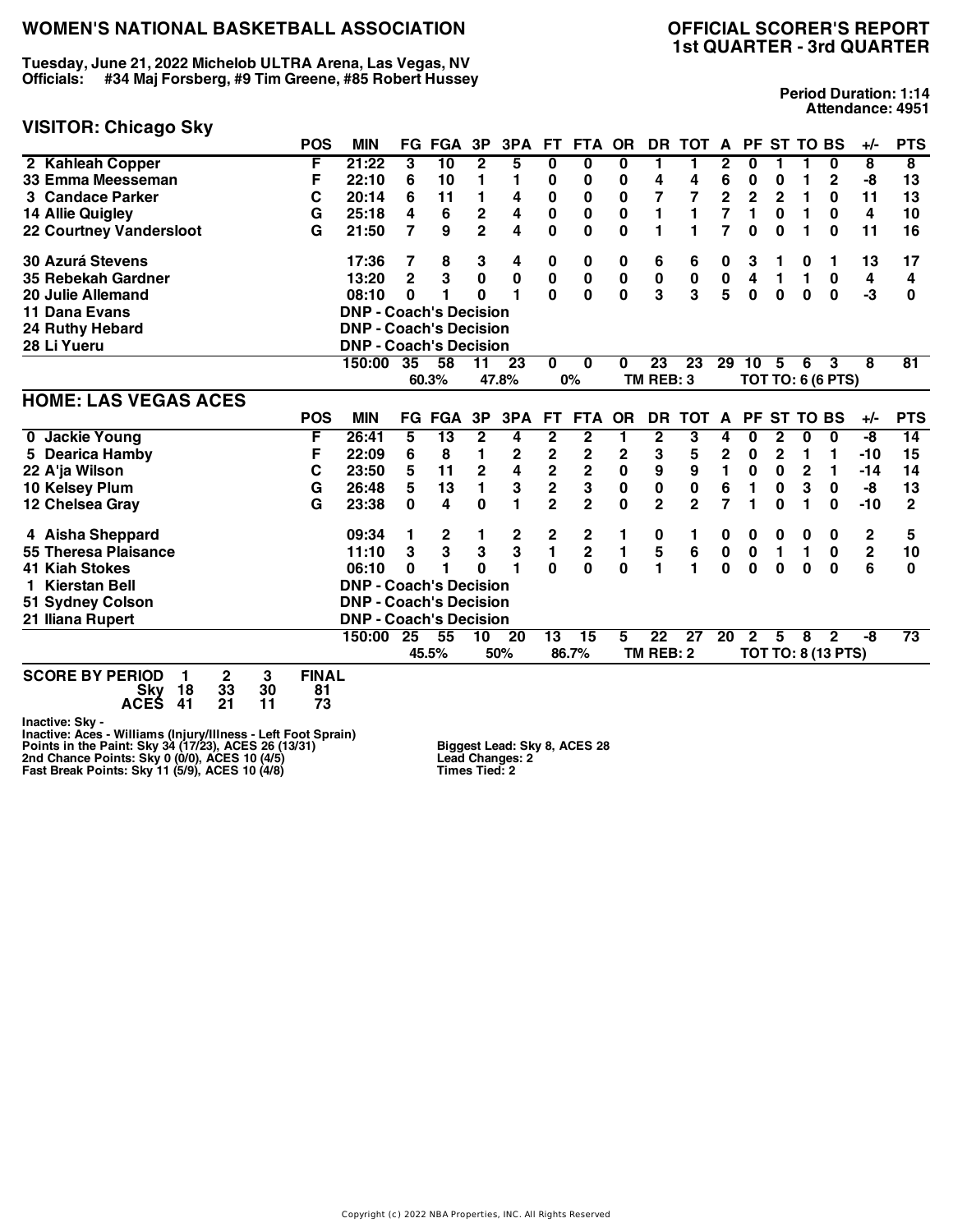**Tuesday, June 21, 2022 Michelob ULTRA Arena, Las Vegas, NV Officials: #34 Maj Forsberg, #9 Tim Greene, #85 Robert Hussey**

#### **VISITOR: Chicago Sky**

# **4th QUARTER ONLY**

**Period Duration: 0:24 Attendance: 4951**

|                             | <b>POS</b> | <b>MIN</b>                    |              | <b>FG FGA</b>  | 3P                      | 3PA            | FT.                     | <b>FTA</b>                           | <b>OR</b>    |                         | DR TOT A       |                | <b>PF</b>      | <b>ST TO BS</b> |             |                          | $+/-$         | <b>PTS</b>      |
|-----------------------------|------------|-------------------------------|--------------|----------------|-------------------------|----------------|-------------------------|--------------------------------------|--------------|-------------------------|----------------|----------------|----------------|-----------------|-------------|--------------------------|---------------|-----------------|
| 2 Kahleah Copper            | F          | 08:03                         | 0            |                | 0                       | 0              |                         | $\overline{2}$                       | 0            |                         | 1              |                |                | 0               | 0           | 0                        | 1             |                 |
| 33 Emma Meesseman           | F          | 07:08                         | $\mathbf{2}$ | 4              | 0                       | 0              | 0                       | 0                                    | 0            | 2                       | 2              | 0              | 0              | 0               |             | 0                        | $-1$          | 4               |
| 3 Candace Parker            | С          | 08:03                         | 1            | $\mathbf 2$    | $\bf{0}$                | 0              | $\overline{\mathbf{c}}$ | $\mathbf 2$                          | $\pmb{0}$    | 3                       | 3              | $\mathbf 2$    | 1              | 0               |             | 0                        | 1             | 4               |
| 14 Allie Quigley            | G          | 09:25                         | 1            | $\overline{2}$ | 0                       | 1              | 1                       | 1                                    | $\mathbf 0$  | 1                       | $\mathbf{1}$   | $\mathbf 0$    | $\mathbf 0$    | 0               | 0           | $\mathbf 0$              | $-1$          | 3               |
| 22 Courtney Vandersloot     | G          | 08:03                         | 3            | 5              | 1                       | 1              | $\overline{2}$          | $\overline{2}$                       | 0            | $\overline{2}$          | $\overline{2}$ |                | 1              | $\bf{0}$        |             | 0                        | 1             | 9               |
| <b>30 Azurá Stevens</b>     |            | 04:49                         |              | $\mathbf{2}$   | 0                       | 0              | 0                       | 0                                    | 0            | 1                       | 1              | 0              |                |                 | 0           | 0                        | 2             | 2               |
| 35 Rebekah Gardner          |            | 02:32                         | $\mathbf 0$  | $\mathbf 0$    | $\mathbf 0$             | $\pmb{0}$      | $\pmb{0}$               | $\begin{matrix} 0 \\ 0 \end{matrix}$ | $\pmb{0}$    | $\pmb{0}$               | $\pmb{0}$      | $\pmb{0}$      | $\pmb{0}$      | $\pmb{0}$       | $\pmb{0}$   | $\pmb{0}$                | $\frac{2}{0}$ | $\bf{0}$        |
| 20 Julie Allemand           |            | 01:57                         | $\bf{0}$     |                | O                       | $\Omega$       | $\mathbf 0$             |                                      | $\mathbf 0$  | $\mathbf 0$             | $\mathbf 0$    | $\blacksquare$ | $\mathbf 0$    | $\mathbf 0$     | $\mathbf 0$ | $\mathbf{0}$             |               | $\bf{0}$        |
| 11 Dana Evans               |            | <b>DNP - Coach's Decision</b> |              |                |                         |                |                         |                                      |              |                         |                |                |                |                 |             |                          |               |                 |
| 24 Ruthy Hebard             |            | <b>DNP - Coach's Decision</b> |              |                |                         |                |                         |                                      |              |                         |                |                |                |                 |             |                          |               |                 |
| 28 Li Yueru                 |            | <b>DNP - Coach's Decision</b> |              |                |                         |                |                         |                                      |              |                         |                |                |                |                 |             |                          |               |                 |
|                             |            | 50:00                         | 8            | 17             |                         | $\mathbf{2}$   | 6                       | 7                                    | $\bf{0}$     | 10                      | 10             | 5              | 4              |                 | 3           | 0                        |               | 23              |
|                             |            |                               |              | 47.1%          |                         | 50%            |                         | 85.7%                                |              | TM REB: 5               |                |                |                |                 |             | <b>TOT TO: 3 (2 PTS)</b> |               |                 |
| <b>HOME: LAS VEGAS ACES</b> |            |                               |              |                |                         |                |                         |                                      |              |                         |                |                |                |                 |             |                          |               |                 |
|                             | <b>POS</b> | <b>MIN</b>                    |              | FG FGA         | 3P                      | 3PA            | FT.                     | FTA OR                               |              | <b>DR</b>               | <b>TOT</b>     | A              | <b>PF</b>      | <b>ST TO BS</b> |             |                          | $+/-$         | <b>PTS</b>      |
| 0 Jackie Young              | F          | 10:00                         | 4            | 4              | 1                       | 1              | 0                       | 1                                    | 0            | $\mathbf{2}$            | 2              | 2              |                | O               | 0           | $\bf{0}$                 | $-1$          | $\overline{9}$  |
| 5 Dearica Hamby             | F          | 08:03                         | 0            |                | 0                       |                | 0                       | 0                                    | 0            | $\mathbf 2$             | 2              | 0              | 0              | 1               | 0           | 0                        | -1            | 0               |
| 22 A'ja Wilson              | C          | 08:03                         | 1            | 4              | $\mathbf 0$             | $\pmb{0}$      | $\mathbf 0$             | 0                                    | $\pmb{0}$    | $\overline{\mathbf{2}}$ | $\overline{2}$ | $\pmb{0}$      | $\pmb{0}$      | $\pmb{0}$       | 0           | 1                        | $-1$          | $\mathbf 2$     |
| 10 Kelsey Plum              | G          | 09:02                         | 3            | 6              | $\overline{\mathbf{2}}$ | 5              | $\blacksquare$          | 1                                    | $\bf{0}$     | $\mathbf 0$             | $\mathbf 0$    | $\blacksquare$ | $\overline{2}$ | 0               | 1           | 0                        | $-3$          | 9               |
| 12 Chelsea Gray             | G          | 09:01                         | $\mathbf 0$  | $\mathbf{2}$   | $\mathbf 0$             | 1              | $\overline{2}$          | $\overline{2}$                       |              | $\mathbf{0}$            | 1              | $\bf{0}$       | 1              | $\overline{2}$  | 0           | $\bf{0}$                 | 1             | $\overline{2}$  |
| 4 Aisha Sheppard            |            | 01:57                         | 0            | $\mathbf{2}$   | 0                       | 2              | 0                       | 0                                    | 0            | 0                       | 0              | 0              | 0              | 0               | 0           | 0                        | 0             | 0               |
| 55 Theresa Plaisance        |            | 01:57                         | $\bf{0}$     | $\mathbf{1}$   | $\mathbf 0$             | $\blacksquare$ | $\pmb{0}$               | $\pmb{0}$                            | $\pmb{0}$    | 1                       | $\blacksquare$ | $\mathbf 0$    | $\mathbf 0$    | $\pmb{0}$       | $\pmb{0}$   | $\pmb{0}$                | $\pmb{0}$     | 0               |
| <b>41 Kiah Stokes</b>       |            | 01:57                         | $\bf{0}$     | 0              | $\Omega$                | $\Omega$       | $\mathbf{0}$            | $\mathbf 0$                          | $\mathbf{0}$ | 0                       | $\mathbf 0$    | $\mathbf 0$    | $\mathbf 0$    | $\mathbf 0$     | $\mathbf 0$ | 1                        | $\mathbf{0}$  | $\bf{0}$        |
| 1 Kierstan Bell             |            | <b>DNP - Coach's Decision</b> |              |                |                         |                |                         |                                      |              |                         |                |                |                |                 |             |                          |               |                 |
| 51 Sydney Colson            |            | <b>DNP - Coach's Decision</b> |              |                |                         |                |                         |                                      |              |                         |                |                |                |                 |             |                          |               |                 |
| 21 Iliana Rupert            |            | <b>DNP - Coach's Decision</b> |              |                |                         |                |                         |                                      |              |                         |                |                |                |                 |             |                          |               |                 |
|                             |            | 50:00                         | 8            | 20             | 3                       | 11             | 3                       | 4                                    |              | 7                       | 8              | 3              | 4              | 3               |             | $\mathbf{2}$             | $-1$          | $\overline{22}$ |
|                             |            |                               |              | 40%            |                         | 27.3%          |                         | 75%                                  |              | TM REB: 0               |                |                |                |                 |             | <b>TOT TO: 1 (0 PTS)</b> |               |                 |
| .                           |            |                               |              |                |                         |                |                         |                                      |              |                         |                |                |                |                 |             |                          |               |                 |

**SCORE BY PERIOD 4 FINAL Sky 23 23 ACES 22 22**

Inactive: Sky -<br>Inactive: Aces - Williams (Injury/Illness - Left Foot Sprain)<br>Points in the Paint: Sky 10 (5/12), ACES 10 (5/7)<br>2nd Chance Points: Sky 1 (0/2), ACES 0 (0/1)<br>Fast Break Points: Sky 2 (1/1), ACES 6 (2/4)

**Technical fouls - Individual Sky (1): Vandersloot 0:52 4th ACES (0): NONE** **Biggest Lead: Sky 12, ACES 0 Lead Changes: 0 Times Tied: 0**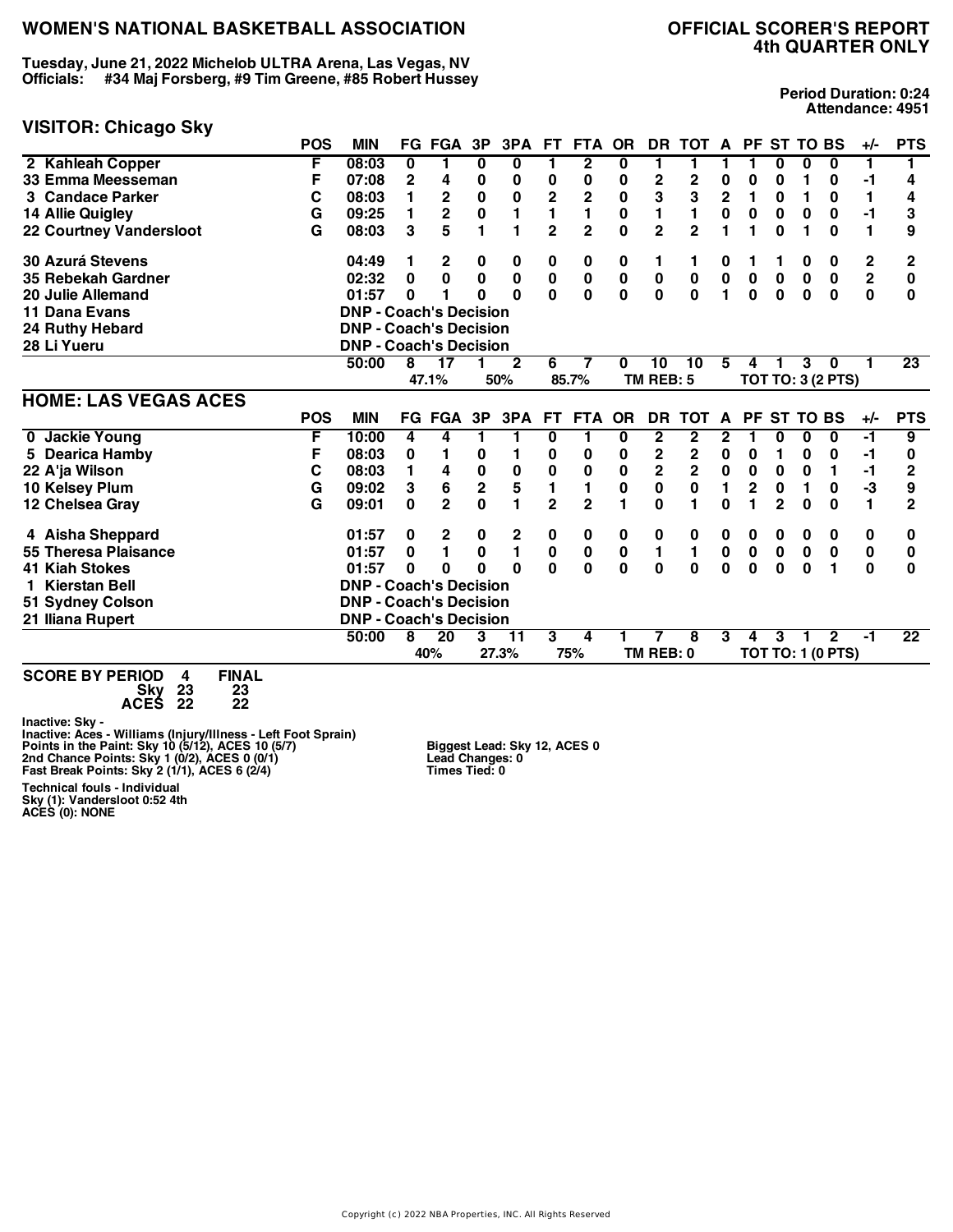**Tuesday, June 21, 2022 Michelob ULTRA Arena, Las Vegas, NV Officials: #34 Maj Forsberg, #9 Tim Greene, #85 Robert Hussey**

#### **VISITOR: Chicago Sky**

**Period Duration: 0:47 Attendance: 4951**

| , , , , , , , ,<br>-- 9 - - - <i>1</i> | <b>POS</b>   | <b>MIN</b>                    |                         | <b>FG FGA</b>    | 3P           | 3PA            | FT.            | <b>FTA</b>                           | <b>OR</b>    | <b>DR</b>       | <b>TOT</b>      | A              | <b>PF</b>        |                | <b>ST TO BS</b> |                          | $+/-$ | <b>PTS</b> |
|----------------------------------------|--------------|-------------------------------|-------------------------|------------------|--------------|----------------|----------------|--------------------------------------|--------------|-----------------|-----------------|----------------|------------------|----------------|-----------------|--------------------------|-------|------------|
| 2 Kahleah Copper                       | F            | 15:03                         |                         | 5                | 0            | 1              | 1              | $\mathbf{2}$                         | 0            | $\mathbf{2}$    | 2               |                |                  | 0              | 0               | 0                        | 14    | 3          |
| 33 Emma Meesseman                      | F            | 15:11                         | 5                       | 8                | 1            |                | 0              | 0                                    | 0            | 4               | 4               | $\mathbf 2$    | 0                | 0              | 2               | 1                        | 10    | 11         |
| 3 Candace Parker                       | C            | 14:27                         | 4                       | 6                | 1            |                | 2<br>1         | $\overline{\mathbf{c}}$              | 0            | 5               | 5               | 3              | 1                | 1              | 1               | 0                        | 17    | 11         |
| 14 Allie Quigley                       | G            | 16:52                         | $\overline{\mathbf{c}}$ | 3                | 1            | 2              |                | $\mathbf{1}$                         | $\pmb{0}$    | 1               | $\blacksquare$  | 3              | 1                | 0              | $\bf{0}$        | 0                        | 13    | 6          |
| <b>22 Courtney Vandersloot</b>         | G            | 14:27                         | 5                       | 8                | 1            | $\overline{2}$ | $\overline{2}$ | $\overline{2}$                       | $\mathbf{0}$ | 3               | 3               | 3              |                  | 0              |                 | 0                        | 17    | 13         |
| <b>30 Azurá Stevens</b>                |              | 10:22                         | $\mathbf{2}$            | 4                |              | 2              | 0              | 0                                    | 0            | 3               | 3               | 0              | 3                | 2              | 0               | 1                        | 13    | 5          |
| 35 Rebekah Gardner                     |              | 08:05                         | $\overline{2}$          | 3                | $\mathbf 0$  | $\pmb{0}$      | $\pmb{0}$      | $\begin{matrix} 0 \\ 0 \end{matrix}$ | $\pmb{0}$    | $\pmb{0}$       | $\frac{0}{2}$   | $\frac{0}{3}$  | $\boldsymbol{2}$ | 1              | $\mathbf 0$     | $\bf{0}$                 | 13    | 4          |
| 20 Julie Allemand                      |              | 05:33                         | 0                       | $\mathbf{2}$     | $\bf{0}$     | 1              | $\mathbf{0}$   |                                      | $\mathbf 0$  | $\overline{2}$  |                 |                | $\mathbf 0$      | $\mathbf 0$    | $\bf{0}$        | $\mathbf 0$              | 3     | 0          |
| 11 Dana Evans                          |              | <b>DNP - Coach's Decision</b> |                         |                  |              |                |                |                                      |              |                 |                 |                |                  |                |                 |                          |       |            |
| 24 Ruthy Hebard                        |              | <b>DNP - Coach's Decision</b> |                         |                  |              |                |                |                                      |              |                 |                 |                |                  |                |                 |                          |       |            |
| 28 Li Yueru                            |              | <b>DNP - Coach's Decision</b> |                         |                  |              |                |                |                                      |              |                 |                 |                |                  |                |                 |                          |       |            |
|                                        |              | 100:00                        | 21                      | 39               | 5            | 10             | 6              | 7                                    | 0            | $\overline{20}$ | $\overline{20}$ | 15             | 9                | 4              | 4               | $\overline{2}$           | 20    | 53         |
|                                        |              |                               |                         | 53.8%            |              | 50%            |                | 85.7%                                |              | TM REB: 7       |                 |                |                  |                |                 | <b>TOT TO: 4 (2 PTS)</b> |       |            |
| <b>HOME: LAS VEGAS ACES</b>            |              |                               |                         |                  |              |                |                |                                      |              |                 |                 |                |                  |                |                 |                          |       |            |
|                                        | <b>POS</b>   | <b>MIN</b>                    |                         | <b>FG FGA</b>    | 3P           | 3PA            | FT.            | <b>FTA</b>                           | <b>OR</b>    | <b>DR</b>       | <b>TOT</b>      | A              | <b>PF</b>        |                | <b>ST TO BS</b> |                          | $+/-$ | <b>PTS</b> |
| 0 Jackie Young                         | F            | 20:00                         | 4                       | 7                | 1            | 1              | $\overline{2}$ | 3                                    | $\bf{0}$     | $\overline{2}$  | $\overline{2}$  | $\overline{2}$ |                  | 0              | $\bf{0}$        | 0                        | $-20$ | 11         |
| 5 Dearica Hamby                        | F            | 14:37                         | 0                       | $\boldsymbol{2}$ | 0            | 2              | 0              | 0                                    | 0            | 3               | 3               | 0              | 0                | 1              | 1               | 1                        | -15   | 0          |
| 22 A'ja Wilson                         | С            | 18:03                         | $\mathbf{2}$            | $\overline{7}$   | $\pmb{0}$    | $\mathbf 0$    | $\frac{2}{2}$  | $\mathbf 2$                          | 0            | 6               | 6               | 1              | 0                | 0              | 2               | $\mathbf 2$              | $-20$ | 6          |
| 10 Kelsey Plum                         | G            | 19:02                         | 4                       | 10               | $\mathbf 2$  | 5              |                | 3                                    | 0            | 0               | 0               | $\mathbf{1}$   | $\mathbf 2$      | $\bf{0}$       | $\mathbf 2$     | 0                        | $-22$ | 12         |
| 12 Chelsea Gray                        | G            | 15:35                         | $\bf{0}$                | 3                | $\mathbf{0}$ | 1              | 4              | 4                                    | 1            | $\bf{0}$        | 1               |                | $\overline{2}$   | $\overline{2}$ |                 | $\bf{0}$                 | $-13$ | 4          |
| 4 Aisha Sheppard                       |              | 05:23                         | 0                       | 3                | 0            | 3              | 0              | 0                                    | 0            | 0               | 0               | 0              | 0                | 0              | 0               | 0                        | -5    | 0          |
| 55 Theresa Plaisance                   |              | 05:23                         | 0                       | 1                | $\pmb{0}$    | 1              | $\bf{0}$       | $\pmb{0}$                            | $\pmb{0}$    | 4               | 4               | $\pmb{0}$      | $\pmb{0}$        | $\pmb{0}$      | 1               | $\mathbf 0$              | $-5$  | 0          |
| <b>41 Kiah Stokes</b>                  |              | 01:57                         | 0                       | 0                | $\Omega$     | O              | $\mathbf 0$    | $\mathbf 0$                          | 0            | $\mathbf 0$     | 0               | 0              | 0                | 0              | $\bf{0}$        | 1                        | 0     | 0          |
| Kierstan Bell                          |              | <b>DNP - Coach's Decision</b> |                         |                  |              |                |                |                                      |              |                 |                 |                |                  |                |                 |                          |       |            |
| 51 Sydney Colson                       |              | <b>DNP - Coach's Decision</b> |                         |                  |              |                |                |                                      |              |                 |                 |                |                  |                |                 |                          |       |            |
| 21 Iliana Rupert                       |              | <b>DNP - Coach's Decision</b> |                         |                  |              |                |                |                                      |              |                 |                 |                |                  |                |                 |                          |       |            |
|                                        |              | 100:00                        | 10                      | 33               | 3            | 13             | 10             | 12                                   |              | 15              | 16              | 5              | 5                | 3              | 7               | 4                        | $-20$ | 33         |
|                                        |              |                               |                         | 30.3%            |              | 23.1%          |                | 83.3%                                |              | TM REB: 1       |                 |                |                  |                |                 | TOT TO: 7 (11 PTS)       |       |            |
| SCORE BY PERIOD<br>3<br>4              | <b>FINAI</b> |                               |                         |                  |              |                |                |                                      |              |                 |                 |                |                  |                |                 |                          |       |            |

**SCORE BY PERIOD 3 4 FINAL Sky 30 23 53 ACES 11 22 33**

Inactive: Sky -<br>Inactive: Aces - Williams (Injury/Illness - Left Foot Sprain)<br>Points in the Paint: Sky 22 (11/22), ACES 14 (7/16)<br>2nd Chance Points: Sky 1 (0/2), ACES 0 (0/1)<br>Fast Break Points: Sky 11 (5/8), ACES 8 (3/6)

**Biggest Lead: Sky 12, ACES 13 Lead Changes: 1 Times Tied: 0**

**Technical fouls - Individual Sky (1): Vandersloot 0:52 4th ACES (0): NONE**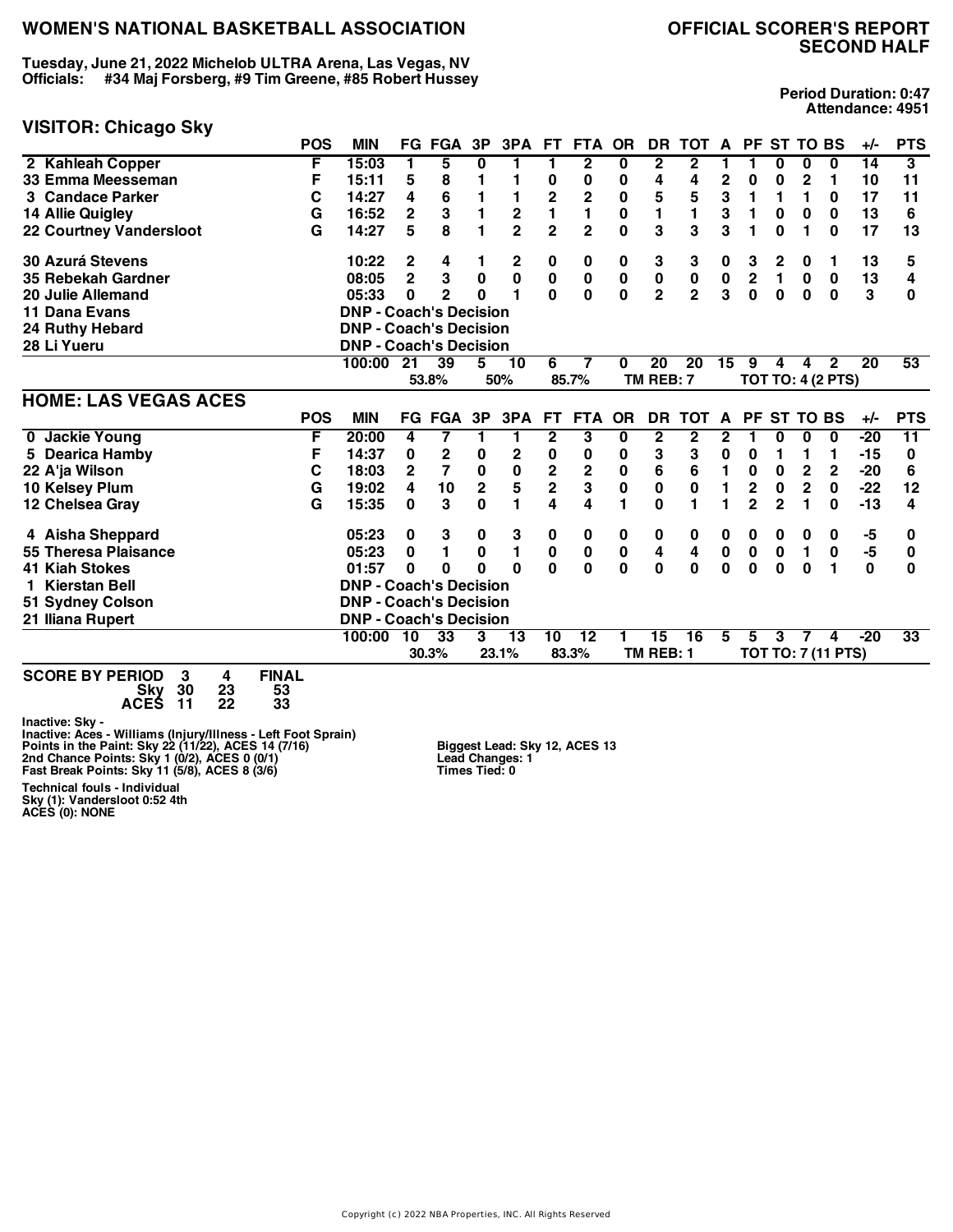**Chicago Sky at LAS VEGAS ACES Tuesday, June 21, 2022 Michelob ULTRA Arena, Las Vegas, NV ACES Starters: A.Wilson D.Hamby K.Plum J.Young C.Gray Sky Starters: K.Copper C.Parker A.Quigley C.Vandersloot E.Meesseman**

| <b>Time</b>    | <b>ACES</b>                              | <b>Score</b>              | Lead       | <b>Sky</b>                                              |
|----------------|------------------------------------------|---------------------------|------------|---------------------------------------------------------|
| 10:00          |                                          | Start of Period (7:03 PM) |            |                                                         |
| 10:00          |                                          |                           |            | JUMP BALL A. Wilson VS. E. Meesseman: TIP TO A. Quigley |
| 09:43          |                                          | $0 - 2$                   | $-2$       | <b>C.Parker Layup (A.Quigley)</b>                       |
| 09:27          | <b>D.Hamby Driving Layup (C.Gray)</b>    | $2 - 2$                   | <b>TIE</b> |                                                         |
| 09:11          |                                          | $2 - 4$                   | $-2$       | <b>C.Vandersloot Driving Layup</b>                      |
| 08:49          | <b>MISS A. Wilson 8' Turnaround Shot</b> |                           |            |                                                         |
| 08:45          |                                          |                           |            | <b>C.Parker REBOUND</b>                                 |
| 08:38          |                                          |                           |            | MISS C.Vandersloot 25' 3PT Jump Shot                    |
| 08:35          | <b>A.Wilson REBOUND</b>                  |                           |            |                                                         |
| 08:31          | K.Plum Bad Pass TURNOVER #1              |                           |            | <b>K.Copper STEAL</b>                                   |
| 08:24          |                                          |                           |            | MISS K.Copper 11' FB Running Shot                       |
| 08:21          | <b>A.Wilson REBOUND</b>                  |                           |            |                                                         |
| 08:12          | <b>J.Young Driving Layup (C.Gray)</b>    | $4 - 4$                   | <b>TIE</b> |                                                         |
| 07:58          |                                          |                           |            | MISS C.Parker 24' 3PT Jump Shot                         |
| 07:55          | <b>C.Gray REBOUND</b>                    |                           |            |                                                         |
| 07:45          | K.Plum 23' 3PT Jump Shot (D.Hamby)       | $7 - 4$                   | $+3^*$     |                                                         |
| 07:26          |                                          |                           |            | MISS K.Copper 26' 3PT Jump Shot                         |
| 07:22          | <b>A.Wilson REBOUND</b>                  |                           |            |                                                         |
| 07:18          | MISS K.Plum 28' 3PT FB Running Shot      |                           |            |                                                         |
| 07:15          | <b>D.Hamby REBOUND</b>                   |                           |            |                                                         |
| 07:07          | D.Hamby 25' 3PT Jump Shot (K.Plum)       | $10 - 4$                  | $+6$       |                                                         |
| 06:47          |                                          |                           |            | MISS E.Meesseman 15' Pullup Shot                        |
| 06:43          | <b>D.Hamby REBOUND</b>                   |                           |            |                                                         |
| 06:35          | A.Wilson 26' 3PT Jump Shot (J.Young)     | $13 - 4$                  | $+9$       |                                                         |
| 06:16          | <b>D.Hamby STEAL</b>                     |                           |            | K.Copper Lost Ball TURNOVER #1                          |
| 06:10          | <b>J.Young FB Running Layup (K.Plum)</b> | $15 - 4$                  | $+11$      |                                                         |
| 06:09          |                                          |                           |            | TIMEOUT (1)                                             |
| 06:01          | K.Plum P.FOUL (P1, T1) (T.Greene)        |                           |            |                                                         |
| 05:46          |                                          |                           |            |                                                         |
|                |                                          |                           |            | MISS C.Parker 26' 3PT Jump Shot                         |
| 05:41<br>05:24 | <b>A.Wilson REBOUND</b>                  | $18 - 4$                  | $+14$      |                                                         |
| 05:11          | J. Young 23' 3PT Jump Shot (K. Plum)     |                           |            |                                                         |
|                |                                          |                           |            | MISS E.Meesseman 22' Jump Shot                          |
| 05:08          | <b>C.Gray REBOUND</b>                    |                           |            |                                                         |
| 05:04          | MISS J.Young 25' 3PT FB Step Back Shot   |                           |            |                                                         |
| 05:03          |                                          |                           |            | <b>C.Parker REBOUND</b>                                 |
| 05:03          | <b>D.Hamby STEAL</b>                     |                           |            | <b>C.Parker Lost Ball TURNOVER #2</b>                   |
| 05:00          |                                          |                           |            | C.Parker S.FOUL (P1, T1) (T.Greene)                     |
| 05:00          | D.Hamby Free Throw 1 of 2                | $19-4$                    | $+15$      |                                                         |
| 05:00          |                                          |                           |            | <b>SUB: A.Stevens FOR A.Quigley</b>                     |
| 05:00          |                                          |                           |            | <b>SUB: R.Gardner FOR E.Meesseman</b>                   |
| 05:00          | D.Hamby Free Throw 2 of 2                | $20 - 4$                  | $+16$      |                                                         |
| 04:40          | <b>J.Young STEAL</b>                     |                           |            | <b>C.Vandersloot Bad Pass TURNOVER #3</b>               |
| 04:26          | MISS A. Wilson 24' 3PT Jump Shot         |                           |            |                                                         |
| 04:25          | <b>J.Young REBOUND</b>                   |                           |            |                                                         |
| 04:25          | SUB: A.Sheppard FOR D.Hamby              |                           |            |                                                         |
| 04:25          | <b>SUB: T.Plaisance FOR C.Gray</b>       |                           |            |                                                         |
| 04:12          | <b>K.Plum Driving Layup</b>              | $22 - 4$                  | $+18$      |                                                         |
| 03:59          |                                          |                           |            | MISS C.Parker 19' Jump Shot                             |
| 03:59          | <b>T.Plaisance REBOUND</b>               |                           |            |                                                         |
| 03:46          | J.Young 26' 3PT Pullup Shot              | $25 - 4$                  | +21        |                                                         |
| 03:32          |                                          | $25 - 7$                  | $+18$      | A.Stevens 24' 3PT Jump Shot (C.Vandersloot)             |
| 03:18          | <b>J.Young Driving Layup</b>             | $27 - 7$                  | $+20$      |                                                         |
| 03:04          |                                          | $27-10$                   | $+17$      | C.Vandersloot 26' 3PT Jump Shot (K.Copper)              |
| 02:51          | <b>SUB: K.Stokes FOR A.Wilson</b>        |                           |            |                                                         |
| 02:51          |                                          |                           |            | <b>SUB: E.Meesseman FOR K.Copper</b>                    |
| 02:51          |                                          |                           |            | <b>SUB: A.Quigley FOR C.Parker</b>                      |
| 02:51          |                                          |                           |            | <b>SUB: J.Allemand FOR C.Vandersloot</b>                |
| 02:44          | T.Plaisance 26' 3PT Jump Shot (K.Plum)   | $30 - 10$                 | $+20$      |                                                         |
| 02:25          |                                          | $30-12$                   | $+18$      | A.Stevens Layup (E.Meesseman)                           |
| 02:13          | MISS K.Plum 24' 3PT Pullup Shot          |                           |            |                                                         |
| 02:13          | <b>A.Sheppard REBOUND</b>                |                           |            |                                                         |
| 02:08          | <b>MISS K.Plum Driving Layup</b>         |                           |            | <b>E.Meesseman BLOCK</b>                                |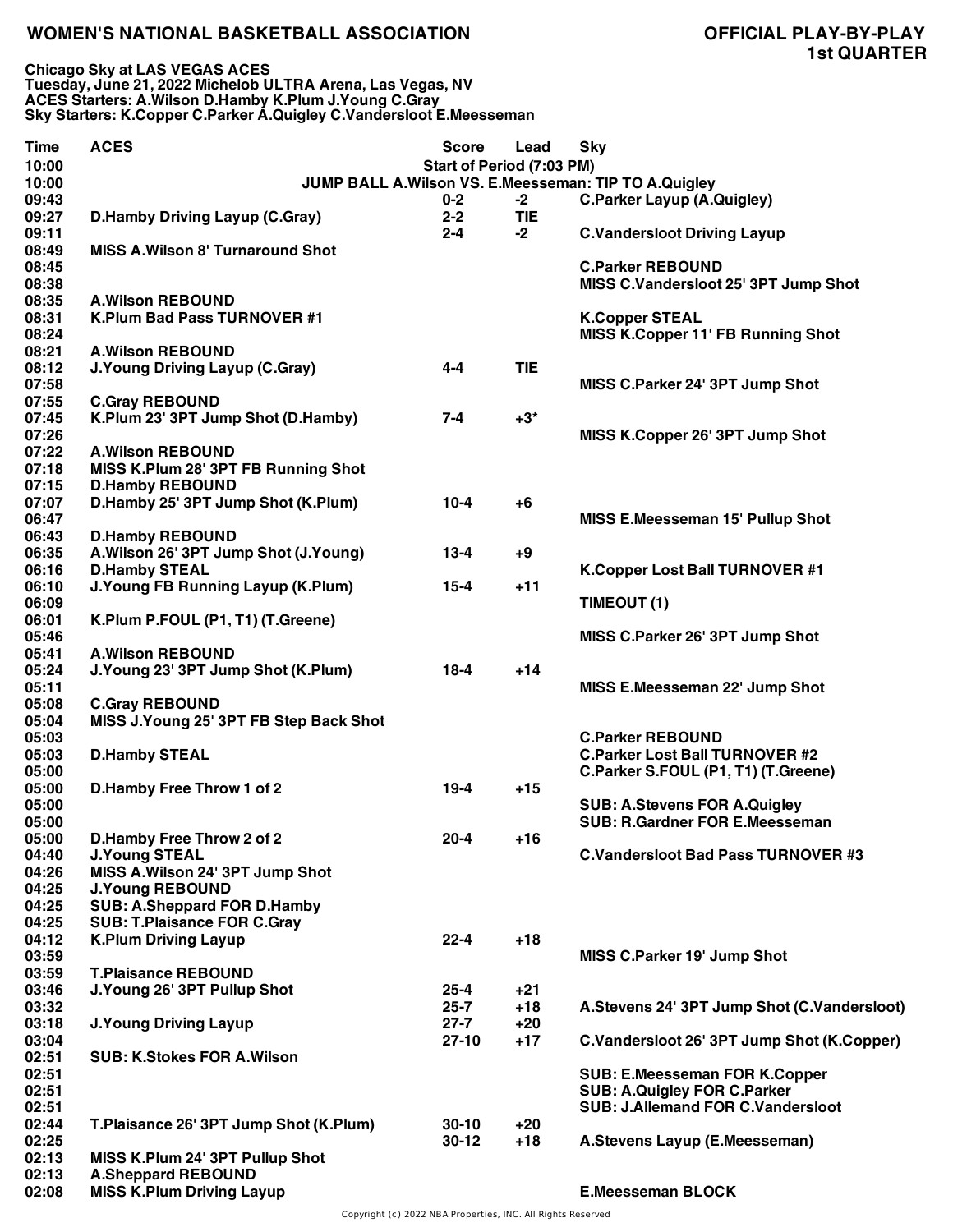**Chicago Sky at LAS VEGAS ACES Tuesday, June 21, 2022 Michelob ULTRA Arena, Las Vegas, NV ACES Starters: A.Wilson D.Hamby K.Plum J.Young C.Gray Sky Starters: K.Copper C.Parker A.Quigley C.Vandersloot E.Meesseman**

| <b>Time</b>    | <b>ACES</b>                               | <b>Score</b>                                          | Lead  | <b>Sky</b>                               |
|----------------|-------------------------------------------|-------------------------------------------------------|-------|------------------------------------------|
| 02:08          | <b>ACES REBOUND</b>                       |                                                       |       |                                          |
| 02:05          | K.Plum 13' Jump Shot (J.Young)            | $32 - 12$                                             | $+20$ |                                          |
| 01:48          |                                           |                                                       |       | MISS A.Quigley 26' 3PT Jump Shot         |
| 01:45          | <b>K.Stokes REBOUND</b>                   |                                                       |       |                                          |
| 01:41          | <b>K.Plum FB Running Layup</b>            | $34-12$                                               | $+22$ |                                          |
| 01:41          |                                           |                                                       |       | R.Gardner S.FOUL (P1, T2) (R.Hussey)     |
| 01:41          | K.Plum Free Throw 1 of 1                  | $35 - 12$                                             | $+23$ |                                          |
| 01:29          | <b>SUB: C.Gray FOR K.Plum</b>             |                                                       |       |                                          |
| 01:23          |                                           | $35 - 14$                                             | $+21$ | A.Stevens 21' Pullup Shot (J.Allemand)   |
| 01:03          |                                           |                                                       |       | R.Gardner S.FOUL (P2, T3) (T.Greene)     |
| 01:03          | A.Sheppard Free Throw 1 of 2              | $36 - 14$                                             | $+22$ |                                          |
| 01:03          | A.Sheppard Free Throw 2 of 2              | $37-14$                                               | $+23$ |                                          |
| :50.0          | <b>J.Young STEAL</b>                      |                                                       |       | <b>R.Gardner Lost Ball TURNOVER #4</b>   |
| :43.3<br>:41.0 | <b>MISS J.Young 5' FB Running Shot</b>    |                                                       |       | <b>A.Stevens REBOUND</b>                 |
| :35.8          |                                           | $37 - 16$                                             | $+21$ | A.Quigley Cutting Layup (J.Allemand)     |
| :15.8          | <b>MISS J.Young 7' Pullup Shot</b>        |                                                       |       |                                          |
| :14.8          | <b>T.Plaisance REBOUND</b>                |                                                       |       |                                          |
| :14.8          |                                           |                                                       |       | A. Stevens S.FOUL (P1, T4) (M. Forsberg) |
| :14.8          | <b>T.Plaisance Free Throw 1 of 2</b>      | $38-16$                                               | $+22$ |                                          |
| :14.8          | <b>MISS T.Plaisance Free Throw 2 of 2</b> |                                                       |       |                                          |
| :12.3          |                                           |                                                       |       | <b>E.Meesseman REBOUND</b>               |
| :05.6          |                                           | $38-18$                                               | $+20$ | E.Meesseman Cutting Layup (J.Allemand)   |
| :00.5          | A.Sheppard 27' 3PT Pullup Shot (C.Gray)   | $41 - 18$                                             | $+23$ |                                          |
|                |                                           | End of 1st QUARTER (41-18)<br>End of Period (7:21 PM) |       |                                          |
|                | <b>BIG HOME LEAD 23</b>                   |                                                       |       | *LEAD CHANGES 1                          |
|                | <b>BIG VISITOR LEAD 2</b>                 |                                                       |       | <b>TIMES TIED 2</b>                      |
|                | <b>1 FOR 0 PTS</b>                        | <b>TURNOVERS</b>                                      |       | 4 FOR 6 PTS                              |
|                | 14/22 FOR 63.6%                           | <b>FIELD GOALS</b>                                    |       | 8/17 FOR 47.1%                           |
|                | 6/7 FOR 85.7%                             | <b>FREE THROWS</b>                                    |       | 0/0 FOR 0%                               |
|                | <b>OFF: 5 DEF: 9</b>                      | <b>REBOUNDS</b>                                       |       | <b>OFF: 0 DEF: 4</b>                     |
|                | J.Young: 12                               | <b>HIGH SCORER</b>                                    |       | A.Stevens: 7                             |
|                | A.Wilson: 4                               |                                                       |       |                                          |
|                |                                           | <b>HIGH REBOUNDER</b>                                 |       | C.Parker: 2                              |
|                | K.Plum: 4                                 | <b>HIGH ASSISTS</b>                                   |       | J.Allemand: 3                            |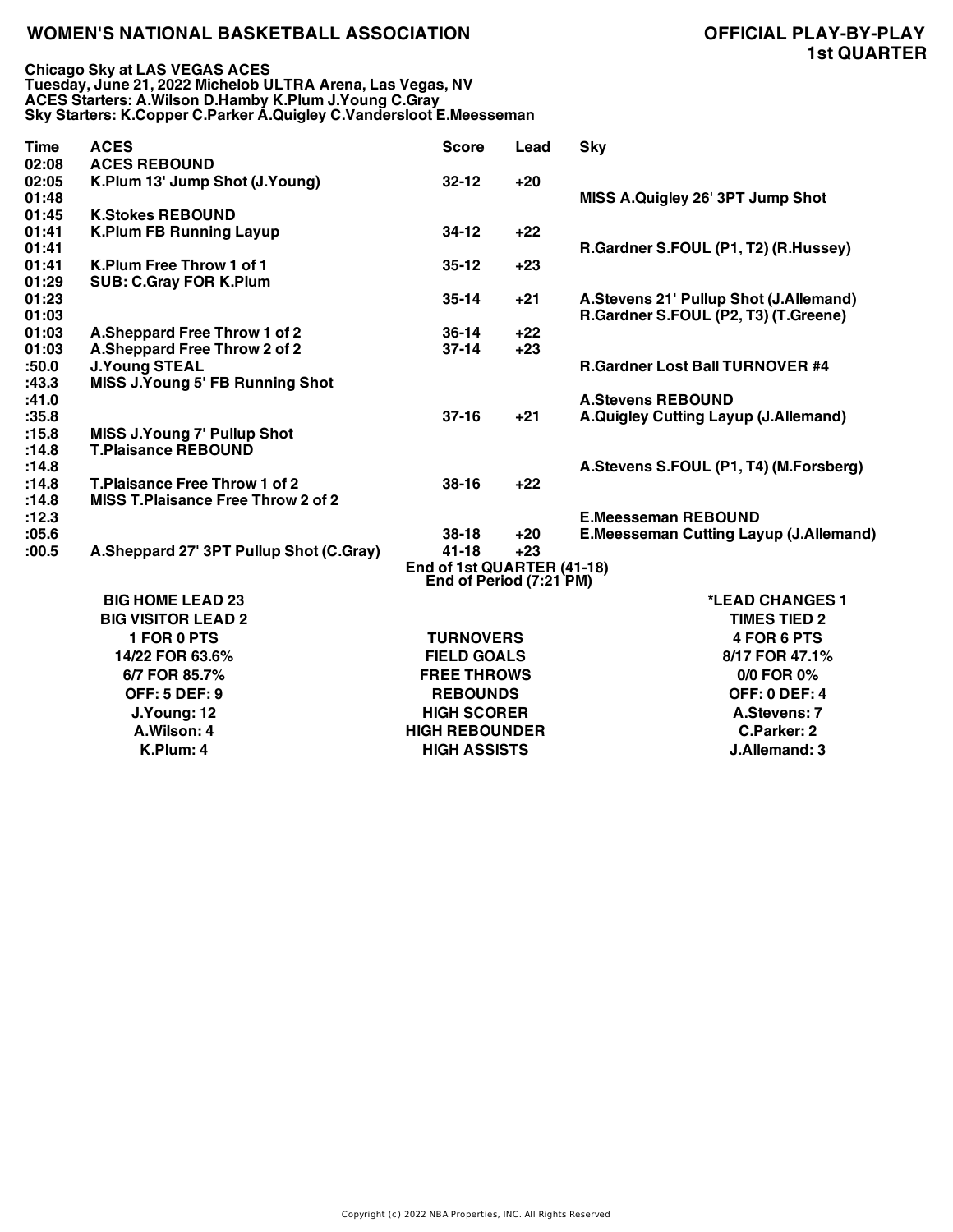| <b>Time</b><br>10:00 | <b>ACES</b>                                  | <b>Score</b> | Lead<br><b>Start of Period (7:24 PM)</b> | <b>Sky</b>                                    |
|----------------------|----------------------------------------------|--------------|------------------------------------------|-----------------------------------------------|
| 10:00                | <b>Possession: Aces</b>                      | $41 - 18$    | $+23$                                    |                                               |
| 09:47                | T.Plaisance 23' 3PT Jump Shot (C.Gray)       | 44-18        | $+26$                                    |                                               |
| 09:33                |                                              | 44-20        | $+24$                                    | A.Stevens 7' Turnaround Hook (E.Meesseman)    |
| 09:14                | MISS C.Gray 12' Step Back Shot               |              |                                          |                                               |
| 09:08                |                                              |              |                                          | <b>J.Allemand REBOUND</b>                     |
| 08:53                |                                              | 44-23        | $+21$                                    | A.Stevens 25' 3PT Step Back Shot (A.Quigley)  |
| 08:42                | <b>D.Hamby Driving Layup (C.Gray)</b>        | 46-23        | $+23$                                    |                                               |
| 08:26                | <b>T.Plaisance STEAL</b>                     |              |                                          | A.Quigley Bad Pass TURNOVER #5                |
| 08:18                | MISS K.Stokes 23' 3PT Jump Shot              |              |                                          |                                               |
|                      |                                              |              |                                          |                                               |
| 08:17                |                                              |              |                                          | <b>Sky REBOUND</b>                            |
| 08:17                |                                              |              |                                          | <b>SUB: C.Vandersloot FOR J.Allemand</b>      |
| 08:17                |                                              |              |                                          | <b>SUB: K.Copper FOR R.Gardner</b>            |
| 08:17                | <b>SUB: K.Plum FOR A.Sheppard</b>            |              |                                          |                                               |
| 08:07                |                                              |              |                                          | MISS A.Quigley 26' 3PT Jump Shot              |
| 08:04                | <b>T.Plaisance REBOUND</b>                   |              |                                          |                                               |
| 07:56                | T.Plaisance 26' 3PT FB Running Shot (K.Plum) | 49-23        | $+26$                                    |                                               |
| 07:39                |                                              |              |                                          | <b>MISS E.Meesseman 7' Floating Shot</b>      |
| 07:37                | <b>D.Hamby REBOUND</b>                       |              |                                          |                                               |
| 07:25                | <b>D.Hamby Cutting Layup (C.Gray)</b>        | $51 - 23$    | $+28$                                    |                                               |
| 07:18                |                                              | $51 - 26$    | $+25$                                    | A.Quigley 26' 3PT Pullup Shot (C.Vandersloot) |
| 06:54                | <b>MISS C.Gray Driving Layup</b>             |              |                                          |                                               |
| 06:51                |                                              |              |                                          | <b>A.Stevens REBOUND</b>                      |
|                      |                                              |              |                                          |                                               |
| 06:44                |                                              | $51 - 28$    | $+23$                                    | A.Stevens 11' Jump Shot (A.Quigley)           |
| 06:41                | TIMEOUT (1)                                  |              |                                          |                                               |
| 06:41                | <b>SUB: A.Wilson FOR K.Stokes</b>            |              |                                          |                                               |
| 06:41                | <b>SUB: J.Young FOR T.Plaisance</b>          |              |                                          |                                               |
| 06:41                |                                              |              |                                          | <b>SUB: C.Parker FOR A.Stevens</b>            |
| 06:25                | A. Wilson 15' Pullup Shot (D. Hamby)         | 53-28        | $+25$                                    |                                               |
| 06:10                |                                              | 53-31        | $+22$                                    | K.Copper 25' 3PT Jump Shot (E.Meesseman)      |
| 05:44                | <b>D.Hamby Cutting Layup (J.Young)</b>       | 55-31        | $+24$                                    |                                               |
| 05:31                |                                              | 55-33        | $+22$                                    | E.Meesseman 16' Jump Shot (C.Vandersloot)     |
| 05:07                | A.Wilson 25' 3PT Jump Shot (J.Young)         | 58-33        | $+25$                                    |                                               |
| 04:49                |                                              | 58-35        | $+23$                                    | E.Meesseman 16' Pullup Shot (C.Vandersloot)   |
| 04:30                | A. Wilson Driving Layup (K. Plum)            | 60-35        | $+25$                                    |                                               |
| 04:17                |                                              | 60-38        | $+22$                                    | K.Copper 25' 3PT Jump Shot (E.Meesseman)      |
| 03:58                | MISS A.Wilson 25' 3PT Jump Shot              |              |                                          |                                               |
| 03:55                |                                              |              |                                          | <b>E.Meesseman REBOUND</b>                    |
| 03:49                |                                              | 60-40        | $+20$                                    | <b>C.Vandersloot Driving Layup</b>            |
|                      |                                              |              |                                          |                                               |
| 03:44                | <b>20SEC TIMEOUT</b>                         |              |                                          |                                               |
| 03:44                |                                              |              |                                          | <b>SUB: A.Stevens FOR E.Meesseman</b>         |
| 03:33                | <b>MISS K.Plum Driving Layup</b>             |              |                                          |                                               |
| 03:31                |                                              |              |                                          | <b>C.Parker REBOUND</b>                       |
| 03:15                |                                              |              |                                          | <b>MISS K.Copper 19' Pullup Shot</b>          |
| 03:11                | <b>J.Young REBOUND</b>                       |              |                                          |                                               |
| 03:06                | K.Plum Lost Ball TURNOVER #2                 |              |                                          | <b>C.Parker STEAL</b>                         |
| 03:00                |                                              | 60-42        | $+18$                                    | <b>C.Parker FB Running Layup (K.Copper)</b>   |
| 02:47                | MISS J.Young 27' 3PT Jump Shot               |              |                                          |                                               |
| 02:44                |                                              |              |                                          | <b>A.Stevens REBOUND</b>                      |
| 02:35                |                                              |              |                                          | MISS K.Copper 25' 3PT Jump Shot               |
| 02:32                | <b>J.Young REBOUND</b>                       |              |                                          |                                               |
| 02:24                | <b>MISS K.Plum Driving Layup</b>             |              |                                          |                                               |
| 02:24                |                                              |              |                                          | <b>A.Quigley REBOUND</b>                      |
| 02:08                |                                              | 60-45        | $+15$                                    | C.Vandersloot 26' 3PT Jump Shot (A.Quigley)   |
| 01:50                | <b>MISS A. Wilson 6' Turnaround Shot</b>     |              |                                          |                                               |
|                      |                                              |              |                                          |                                               |
| 01:47                |                                              |              |                                          | <b>C.Parker REBOUND</b>                       |
| 01:40                |                                              | 60-47        | $+13$                                    | A.Quigley 7' Driving Floating Shot (C.Parker) |
| 01:23                | <b>MISS D.Hamby Layup</b>                    |              |                                          |                                               |
| 01:21                |                                              |              |                                          | <b>C.Parker REBOUND</b>                       |
| 01:14                |                                              | 60-49        | $+11$                                    | <b>C.Parker Cutting Layup (C.Vandersloot)</b> |
| 01:04                |                                              |              |                                          | C.Parker P.FOUL (P2, T1) (R.Hussey)           |
| 01:04                |                                              |              |                                          | <b>SUB: R.Gardner FOR K.Copper</b>            |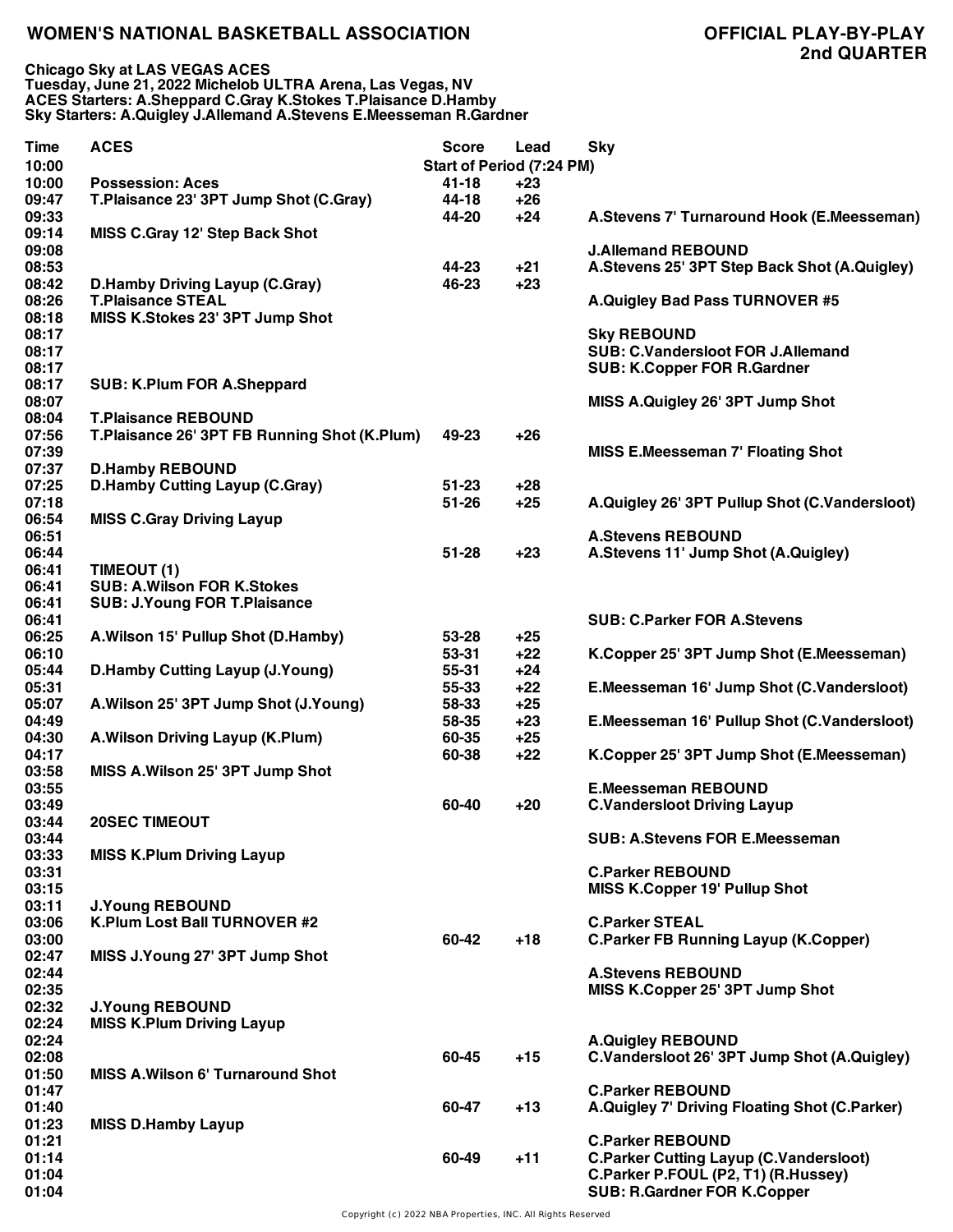**Chicago Sky at LAS VEGAS ACES Tuesday, June 21, 2022 Michelob ULTRA Arena, Las Vegas, NV ACES Starters: A.Sheppard C.Gray K.Stokes T.Plaisance D.Hamby Sky Starters: A.Quigley J.Allemand A.Stevens E.Meesseman R.Gardner**

| <b>Time</b><br>01:04<br>:54.0 | <b>ACES</b><br>TIMEOUT (2)<br><b>MISS J.Young 7' Turnaround Shot</b> | <b>Score</b>          | Lead  | <b>Sky</b>                           |  |  |  |
|-------------------------------|----------------------------------------------------------------------|-----------------------|-------|--------------------------------------|--|--|--|
| :51.5                         |                                                                      |                       |       | <b>A.Stevens REBOUND</b>             |  |  |  |
| :43.4                         |                                                                      |                       |       | MISS C.Parker 26' 3PT Jump Shot      |  |  |  |
| :39.4                         | <b>A.Wilson REBOUND</b>                                              |                       |       |                                      |  |  |  |
| :24.8                         | MISS C.Gray 29' 3PT Pullup Shot                                      |                       |       |                                      |  |  |  |
| :21.9                         | <b>D.Hamby REBOUND</b>                                               |                       |       |                                      |  |  |  |
| :21.9                         | <b>D.Hamby Putback Layup</b>                                         | 62-49                 | $+13$ |                                      |  |  |  |
| :02.0                         |                                                                      | 62-51                 | $+11$ | <b>C.Vandersloot 14' Pullup Shot</b> |  |  |  |
|                               | End of 2nd QUARTER (62-51)<br>End of Period (7:42 PM)                |                       |       |                                      |  |  |  |
|                               | <b>BIG HOME LEAD 28</b>                                              |                       |       | *LEAD CHANGES 0                      |  |  |  |
|                               | <b>BIG VISITOR LEAD 0</b>                                            |                       |       | TIMES TIED 0                         |  |  |  |
|                               | <b>1 FOR 2 PTS</b>                                                   | <b>TURNOVERS</b>      |       | <b>1 FOR 0 PTS</b>                   |  |  |  |
|                               | 9/20 FOR 45%                                                         | <b>FIELD GOALS</b>    |       | 14/19 FOR 73.7%                      |  |  |  |
|                               | $0/0$ FOR $0\%$                                                      | <b>FREE THROWS</b>    |       | $0/0$ FOR $0\%$                      |  |  |  |
|                               | <b>OFF: 1 DEF: 5</b>                                                 | <b>REBOUNDS</b>       |       | <b>OFF: 0 DEF: 10</b>                |  |  |  |
|                               | D.Hamby: 8                                                           | <b>HIGH SCORER</b>    |       | C.Vandersloot, A.Stevens: 7          |  |  |  |
|                               | J.Young, D.Hamby: 2                                                  | <b>HIGH REBOUNDER</b> |       | C.Parker, A.Stevens: 3               |  |  |  |
|                               | C.Gray: 3                                                            | <b>HIGH ASSISTS</b>   |       | C.Vandersloot: 4                     |  |  |  |

Copyright (c) 2022 NBA Properties, INC. All Rights Reserved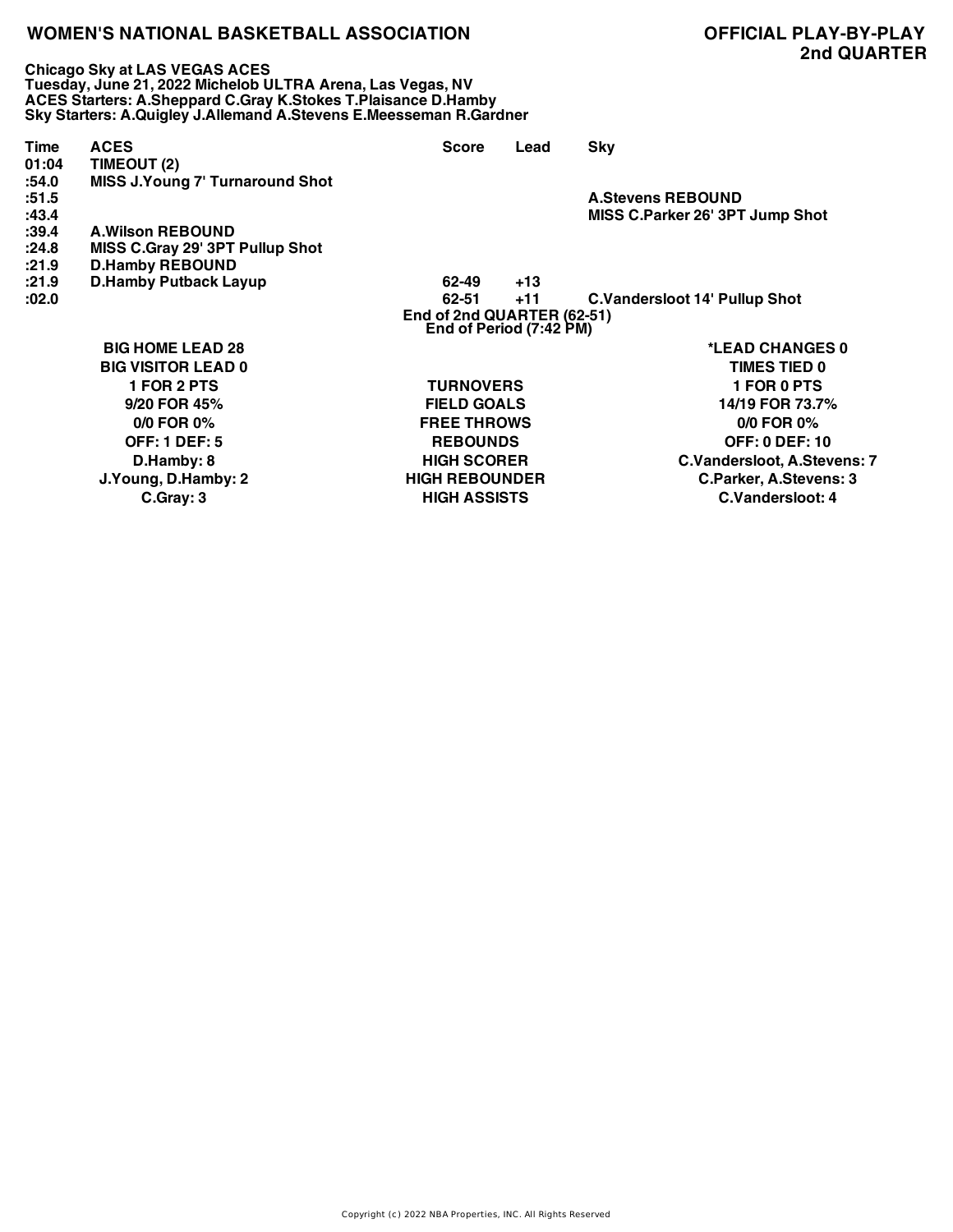**Chicago Sky at LAS VEGAS ACES Tuesday, June 21, 2022 Michelob ULTRA Arena, Las Vegas, NV ACES Starters: J.Young D.Hamby K.Plum C.Gray A.Wilson Sky Starters: C.Parker A.Quigley C.Vandersloot E.Meesseman K.Copper**

| <b>Time</b><br>10:00             | <b>ACES</b>                                                                                             | <b>Score</b><br><b>Start of Period (7:59 PM)</b> | Lead           | <b>Sky</b>                                                                                                                                                       |
|----------------------------------|---------------------------------------------------------------------------------------------------------|--------------------------------------------------|----------------|------------------------------------------------------------------------------------------------------------------------------------------------------------------|
| 10:00<br>09:46                   | <b>Possession: Aces</b>                                                                                 | 62-51                                            | $+11$          | A.Quigley S.FOUL (P1, T1) (T.Greene)                                                                                                                             |
| 09:46<br>09:46                   | <b>C.Gray Free Throw 1 of 2</b><br><b>C.Gray Free Throw 2 of 2</b>                                      | 63-51<br>64-51                                   | $+12$<br>$+13$ |                                                                                                                                                                  |
| 09:26<br>09:23                   | <b>A.Wilson REBOUND</b>                                                                                 |                                                  |                | <b>MISS C.Parker Alley Oop Layup</b>                                                                                                                             |
| 09:17<br>09:17<br>09:17          | <b>MISS J.Young Driving Layup</b>                                                                       |                                                  |                | JUMP BALL J. Young VS. E. Meesseman: TIP TO C. Parker<br><b>E.Meesseman BLOCK</b><br><b>Sky REBOUND</b><br><b>E.Meesseman Out Of Bounds Lost Ball</b>            |
| 09:10                            |                                                                                                         |                                                  |                | <b>TURNOVER #6</b>                                                                                                                                               |
| 08:55<br>08:34                   | <b>D.Hamby Traveling TURNOVER #3</b>                                                                    | 64-53                                            | $+11$          | C.Vandersloot 16' Jump Shot (E.Meesseman)                                                                                                                        |
| 08:20<br>08:06                   | A. Wilson 7' Step Back Shot (C. Gray)                                                                   | 66-53<br>66-55                                   | $+13$<br>$+11$ | E.Meesseman 17' Jump Shot (A.Quigley)                                                                                                                            |
| 07:47<br>07:42<br>07:20          | MISS D.Hamby 23' 3PT Jump Shot                                                                          |                                                  |                | <b>C.Vandersloot REBOUND</b><br>MISS K.Copper 27' 3PT Jump Shot                                                                                                  |
| 07:17                            | <b>A.Wilson REBOUND</b>                                                                                 |                                                  |                |                                                                                                                                                                  |
| 07:05<br>06:52<br>06:37          | K.Plum Out Of Bounds Bad Pass TURNOVER #4<br><b>MISS C.Gray 15' Pullup Shot</b>                         | 66-57                                            | $+9$           | <b>C.Parker Layup (C.Vandersloot)</b>                                                                                                                            |
| 06:33<br>06:23                   | C.Gray P.FOUL (P1, T1) (R.Hussey)                                                                       |                                                  |                | <b>C.Parker REBOUND</b>                                                                                                                                          |
| 06:17<br>06:15                   | <b>A.Wilson REBOUND</b>                                                                                 |                                                  |                | MISS C.Vandersloot 26' 3PT Jump Shot                                                                                                                             |
| 06:15                            | A. Wilson Out Of Bounds Lost Ball TURNOVER<br>#5                                                        |                                                  |                |                                                                                                                                                                  |
| 06:08<br>05:43                   | <b>MISS J.Young 13' Pullup Shot</b>                                                                     | 66-60                                            | $+6$           | C.Parker 24' 3PT Jump Shot (A.Quigley)                                                                                                                           |
| 05:39<br>05:34                   |                                                                                                         | 66-63                                            | $+3$           | <b>E.Meesseman REBOUND</b><br>E.Meesseman 27' 3PT FB Running Shot<br>(C.Parker)                                                                                  |
| 05:33<br>05:33                   | TIMEOUT (3)                                                                                             |                                                  |                | <b>SUB: A.Stevens FOR A.Quigley</b>                                                                                                                              |
| 05:33<br>05:21                   | A. Wilson Bad Pass TURNOVER #6                                                                          |                                                  |                | <b>SUB: R.Gardner FOR E.Meesseman</b><br><b>R.Gardner STEAL</b>                                                                                                  |
| 05:17<br>04:52                   | <b>C.Gray Lost Ball TURNOVER #7</b>                                                                     | 66-65                                            | +1             | <b>R.Gardner FB Running Layup</b><br><b>C.Parker STEAL</b>                                                                                                       |
| 04:47<br>04:36                   | <b>MISS A.Wilson Layup</b>                                                                              | 66-67                                            | -1*            | <b>C.Parker FB Running Layup</b>                                                                                                                                 |
| 04:34<br>04:24                   |                                                                                                         | 66-69                                            | $-3$           | <b>A.Stevens REBOUND</b><br><b>C.Vandersloot Driving Reverse Layup</b>                                                                                           |
| 04:13<br>04:11<br>04:07          | <b>MISS K.Plum Driving Layup</b>                                                                        | 66-71                                            | -5             | <b>K.Copper REBOUND</b><br>K.Copper FB Running Layup (C.Vandersloot)                                                                                             |
| 03:45<br>03:42                   | <b>MISS A. Wilson Layup</b>                                                                             |                                                  |                | <b>A.Stevens BLOCK</b><br><b>C.Parker REBOUND</b>                                                                                                                |
| 03:39<br>03:36                   | <b>D.Hamby BLOCK</b><br><b>D.Hamby REBOUND</b>                                                          |                                                  |                | <b>MISS K.Copper FB Running Layup</b>                                                                                                                            |
| 03:36<br>03:36<br>03:36<br>03:26 |                                                                                                         |                                                  |                | A.Stevens P.FOUL (P2, T2) (R.Hussey)<br><b>SUB: E.Meesseman FOR C.Parker</b><br><b>SUB: J.Allemand FOR C.Vandersloot</b><br>R.Gardner S.FOUL (P3, T3) (T.Greene) |
| 03:26<br>03:26<br>03:26          | A. Wilson Free Throw 1 of 2<br><b>SUB: T.Plaisance FOR D.Hamby</b><br><b>SUB: A.Sheppard FOR C.Gray</b> | 67-71                                            | -4             |                                                                                                                                                                  |
| 03:26<br>03:12                   | A. Wilson Free Throw 2 of 2                                                                             | 68-71                                            | $-3$           | MISS K.Copper 14' Jump Shot                                                                                                                                      |
| 03:08<br>03:00                   | <b>T.Plaisance REBOUND</b>                                                                              |                                                  |                | A.Stevens S.FOUL (P3, T4) (M.Forsberg)                                                                                                                           |
| 03:00                            | MISS K.Plum Free Throw 1 of 2                                                                           |                                                  |                |                                                                                                                                                                  |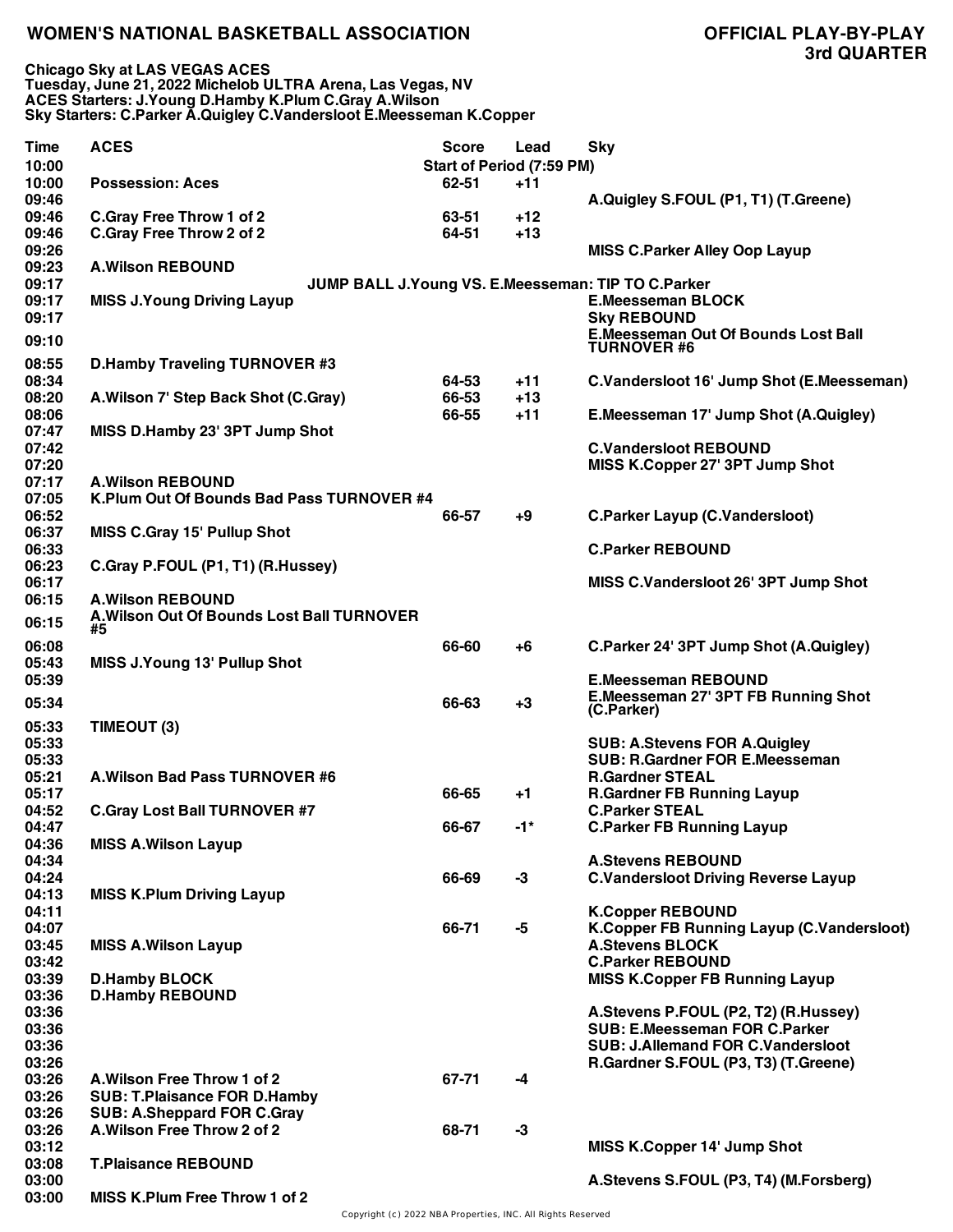| <b>Time</b>    | <b>ACES</b>                               | <b>Score</b>                                          | Lead | <b>Sky</b>                               |
|----------------|-------------------------------------------|-------------------------------------------------------|------|------------------------------------------|
| 03:00<br>03:00 | K.Plum Free Throw 2 of 2                  | 69-71                                                 | $-2$ | <b>SUB: A.Quigley FOR K.Copper</b>       |
| 02:47          |                                           | 69-74                                                 | $-5$ | A.Quigley 25' 3PT Jump Shot (J.Allemand) |
| 02:34          | MISS K.Plum 21' Step Back Shot            |                                                       |      |                                          |
| 02:30          |                                           |                                                       |      | <b>J.Allemand REBOUND</b>                |
| 02:24          |                                           |                                                       |      | MISS J.Allemand 26' 3PT Pullup Shot      |
| 02:20          | <b>A.Wilson REBOUND</b>                   |                                                       |      |                                          |
| 02:16          | <b>MISS K.Plum FB Running Layup</b>       |                                                       |      |                                          |
| 02:13          |                                           |                                                       |      | <b>J.Allemand REBOUND</b>                |
| 02:09          | <b>A.Wilson BLOCK</b>                     |                                                       |      | <b>MISS R.Gardner FB Running Layup</b>   |
| 02:03          | <b>T.Plaisance REBOUND</b>                |                                                       |      |                                          |
| 02:02          |                                           |                                                       |      | R.Gardner S.FOUL (P4.PN) (T.Greene)      |
| 02:02          | J. Young Free Throw 1 of 2                | 70-74                                                 | $-4$ |                                          |
| 02:02          | J. Young Free Throw 2 of 2                | $71 - 74$                                             | $-3$ |                                          |
| 01:48          |                                           | 71-76                                                 | $-5$ | E.Meesseman 15' Jump Shot (A.Quigley)    |
| 01:31<br>01:28 | <b>MISS J.Young 10' Pullup Shot</b>       |                                                       |      | <b>A.Stevens REBOUND</b>                 |
| 01:23          |                                           |                                                       |      | MISS A.Stevens 28' 3PT FB Jump Shot      |
| 01:15          | <b>T.Plaisance REBOUND</b>                |                                                       |      |                                          |
| 01:11          | <b>K.Plum FB Running Layup (A.Wilson)</b> | 73-76                                                 | $-3$ |                                          |
| :59.5          | <b>T.Plaisance Violation: Kicked Ball</b> |                                                       |      |                                          |
| :49.5          |                                           | 73-79                                                 | -6   | A.Stevens 23' 3PT Jump Shot (J.Allemand) |
| :29.2          | MISS A.Sheppard 24' 3PT Jump Shot         |                                                       |      |                                          |
| :25.0          |                                           |                                                       |      | <b>E.Meesseman REBOUND</b>               |
| :03.9          |                                           | 73-81                                                 | -8   | R.Gardner Layup (E.Meesseman)            |
| :02.2          | <b>T.Plaisance Bad Pass TURNOVER #8</b>   |                                                       |      | <b>A.Stevens STEAL</b>                   |
| :00.0          |                                           |                                                       |      | <b>MISS E.Meesseman Layup</b>            |
| :00.0          |                                           |                                                       |      | <b>Sky REBOUND</b>                       |
|                |                                           | End of 3rd QUARTER (73-81)<br>End of Period (8:18 PM) |      |                                          |
|                | <b>BIG HOME LEAD 13</b>                   |                                                       |      | *LEAD CHANGES 1                          |
|                | <b>BIG VISITOR LEAD 8</b>                 |                                                       |      | <b>TIMES TIED 0</b>                      |
|                | 6 FOR 11 PTS                              | <b>TURNOVERS</b>                                      |      | 1 FOR 0 PTS                              |
|                | 2/13 FOR 15.4%                            | <b>FIELD GOALS</b>                                    |      | 13/22 FOR 59.1%                          |
|                | 7/8 FOR 87.5%                             | <b>FREE THROWS</b>                                    |      | 0/0 FOR 0%                               |
|                | <b>OFF: 1 DEF: 8</b>                      | <b>REBOUNDS</b>                                       |      | <b>OFF: 1 DEF: 11</b>                    |
|                | A.Wilson: 4                               | <b>HIGH SCORER</b>                                    |      | E.Meesseman, C.Parker: 7                 |
|                | A.Wilson: 4                               | <b>HIGH REBOUNDER</b>                                 |      | <b>4 TIED: 2</b>                         |
|                | A.Wilson, C.Gray: 1                       |                                                       |      |                                          |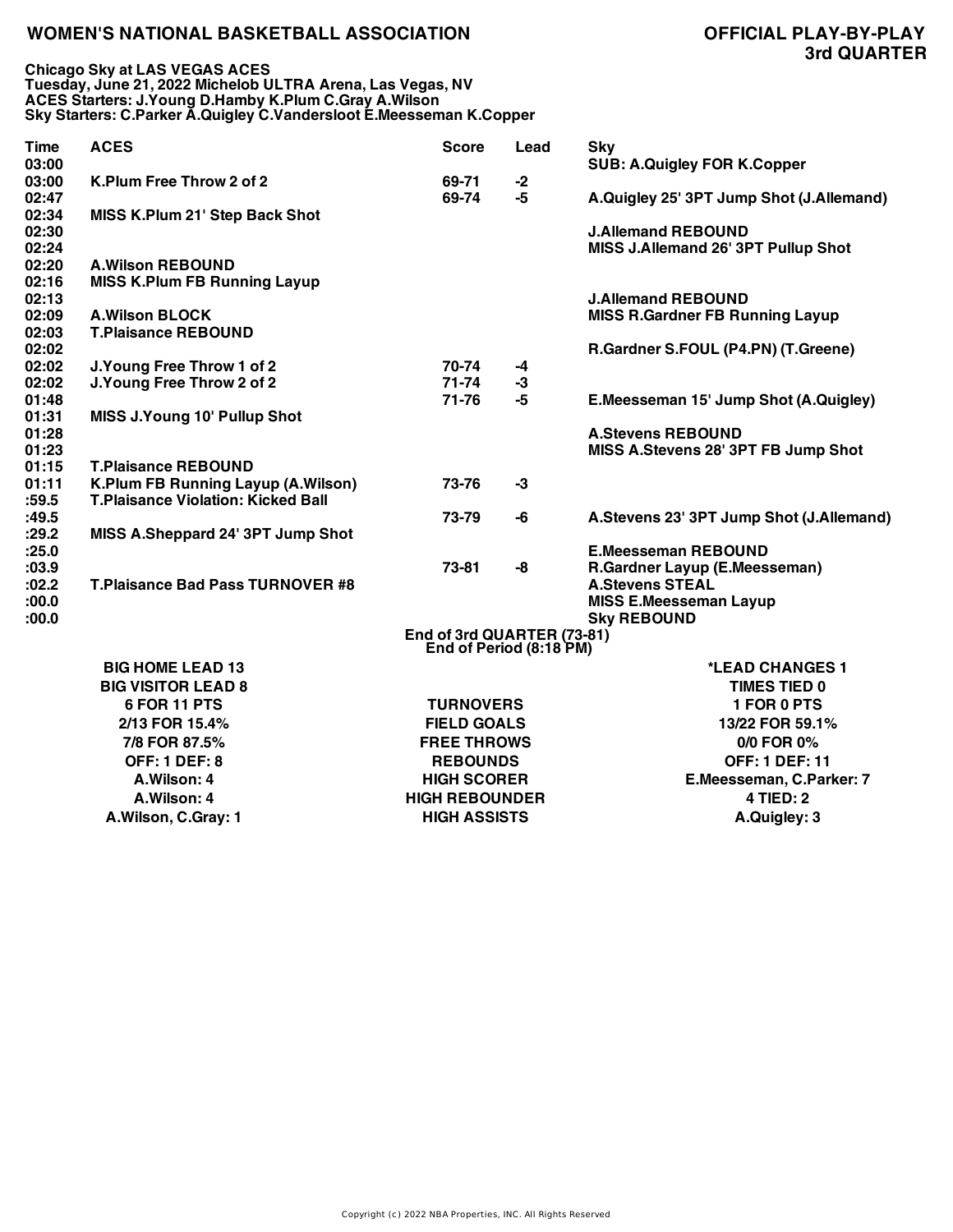**Chicago Sky at LAS VEGAS ACES Tuesday, June 21, 2022 Michelob ULTRA Arena, Las Vegas, NV ACES Starters: J.Young A.Sheppard K.Plum T.Plaisance K.Stokes Sky Starters: A.Quigley J.Allemand A.Stevens E.Meesseman R.Gardner**

| <b>Time</b>    | <b>ACES</b>                                             | <b>Score</b>              | Lead                     | <b>Sky</b>                                                                      |
|----------------|---------------------------------------------------------|---------------------------|--------------------------|---------------------------------------------------------------------------------|
| 10:00          |                                                         | Start of Period (8:21 PM) |                          |                                                                                 |
| 10:00          |                                                         | 73-81                     | -8                       | <b>Possession: Sky</b>                                                          |
| 09:47          |                                                         |                           |                          | MISS E.Meesseman 18' Jump Shot                                                  |
| 09:42          | <b>J.Young REBOUND</b>                                  |                           |                          |                                                                                 |
| 09:28          | MISS A.Sheppard 23' 3PT Step Back Shot                  |                           |                          |                                                                                 |
| 09:25          |                                                         |                           |                          | <b>E.Meesseman REBOUND</b>                                                      |
| 09:11          |                                                         | 73-83                     | $-10$                    | <b>E.Meesseman 5' Turnaround Fadeaway Shot</b>                                  |
|                |                                                         |                           |                          | (J.Allemand)                                                                    |
| 09:03          | MISS A.Sheppard 22' 3PT Jump Shot                       |                           |                          |                                                                                 |
| 09:01<br>09:01 |                                                         |                           |                          | <b>Sky REBOUND</b>                                                              |
| 08:48          | <b>SUB: C.Gray FOR K.Plum</b>                           |                           |                          | <b>MISS A.Stevens 9' Jump Shot</b>                                              |
| 08:46          | <b>T.Plaisance REBOUND</b>                              |                           |                          |                                                                                 |
| 08:39          | MISS T.Plaisance 28' 3PT Jump Shot                      |                           |                          |                                                                                 |
| 08:35          |                                                         |                           |                          | <b>A.Stevens REBOUND</b>                                                        |
| 08:25          |                                                         |                           |                          | MISS E.Meesseman 10' Jump Shot                                                  |
| 08:21          | <b>J.Young REBOUND</b>                                  |                           |                          |                                                                                 |
| 08:16          | J. Young 6' FB Running Pullup Shot                      | 75-83                     | -8                       |                                                                                 |
| 08:04          | <b>K.Stokes BLOCK</b>                                   |                           |                          | <b>MISS J.Allemand Driving Layup</b>                                            |
| 08:03          |                                                         |                           |                          | <b>Sky REBOUND</b>                                                              |
| 08:03          | <b>SUB: K.Plum FOR A.Sheppard</b>                       |                           |                          |                                                                                 |
| 08:03          | <b>SUB: D.Hamby FOR K.Stokes</b>                        |                           |                          |                                                                                 |
| 08:03          | <b>SUB: A.Wilson FOR T.Plaisance</b>                    |                           |                          |                                                                                 |
| 08:03          |                                                         |                           |                          | <b>SUB: C.Parker FOR J.Allemand</b>                                             |
| 08:03<br>08:03 |                                                         |                           |                          | <b>SUB: K.Copper FOR E.Meesseman</b><br><b>SUB: C.Vandersloot FOR R.Gardner</b> |
| 08:03          |                                                         |                           |                          |                                                                                 |
| 08:03          | K.Plum Away From Play Foul (P2, T1) (T.Greene)          | 75-84                     | -9                       | A.Quigley Away From Play Free Throw 1 of 1                                      |
| 07:57          |                                                         |                           |                          | <b>MISS K.Copper Cutting Layup</b>                                              |
| 07:57          | <b>A.Wilson REBOUND</b>                                 |                           |                          |                                                                                 |
| 07:37          | <b>MISS A. Wilson Driving Layup</b>                     |                           |                          |                                                                                 |
| 07:35          |                                                         |                           |                          | <b>A.Quigley REBOUND</b>                                                        |
| 07:34          |                                                         | 75-86                     | $-11$                    | A.Stevens FB Running Layup (C.Vandersloot)                                      |
| 07:28          | K.Plum 26' 3PT Step Back Shot                           | 78-86                     | -8                       |                                                                                 |
| 07:16          |                                                         | 78-88                     | $-10$                    | A.Quigley 10' Floating Shot                                                     |
| 07:05          | <b>J.Young Layup</b>                                    | 80-88                     | -8                       |                                                                                 |
| 07:05          |                                                         |                           |                          | A.Stevens S.FOUL (P4, T1) (M.Forsberg)                                          |
| 07:05          | MISS J.Young Free Throw 1 of 1                          |                           |                          |                                                                                 |
| 07:01          |                                                         |                           |                          | <b>C.Parker REBOUND</b>                                                         |
| 06:45          |                                                         | 80-90                     | $-10$                    | <b>C.Vandersloot 17' Pullup Shot (C.Parker)</b>                                 |
| 06:28          | <b>MISS C.Gray Driving Layup</b>                        |                           |                          |                                                                                 |
| 06:25<br>06:20 | <b>C.Gray REBOUND</b><br>MISS D.Hamby 24' 3PT Jump Shot |                           |                          |                                                                                 |
| 06:15          |                                                         |                           |                          | <b>C.Parker REBOUND</b>                                                         |
| 06:02          |                                                         | 80-92                     | $-12$                    | <b>C.Parker 12' Fadeaway Shot</b>                                               |
| 05:49          | K.Plum Bad Pass TURNOVER #9                             |                           |                          | <b>A.Stevens STEAL</b>                                                          |
| 05:39          |                                                         |                           |                          | <b>MISS C.Parker Driving Layup</b>                                              |
| 05:37          | <b>D.Hamby REBOUND</b>                                  |                           |                          |                                                                                 |
| 05:34          | J. Young FB Running Layup (K. Plum)                     | 82-92                     | $-10$                    |                                                                                 |
| 05:13          |                                                         |                           |                          | <b>MISS C.Vandersloot Driving Layup</b>                                         |
| 05:11          | <b>D.Hamby REBOUND</b>                                  |                           |                          |                                                                                 |
| 05:11          |                                                         |                           |                          | C.Parker Take Foul (P3, T2) (R.Hussey)                                          |
| 05:11          |                                                         |                           | <b>OFFICIALS TIMEOUT</b> |                                                                                 |
| 05:11          |                                                         |                           |                          | <b>SUB: E.Meesseman FOR A.Stevens</b>                                           |
| 04:59          | <b>A.Wilson Driving Layup</b>                           | 84-92                     | -8                       |                                                                                 |
| 04:38          | <b>C.Gray STEAL</b>                                     |                           |                          | <b>E.Meesseman Lost Ball TURNOVER #7</b>                                        |
| 04:31          | MISS K.Plum 28' 3PT FB Running Shot                     |                           |                          |                                                                                 |
| 04:28          |                                                         |                           |                          | <b>E.Meesseman REBOUND</b>                                                      |
| 04:13          | C.Gray S.FOUL (P2, T2) (R.Hussey)                       |                           |                          |                                                                                 |
| 04:13<br>04:13 |                                                         | 84-93                     | -9                       | <b>MISS K.Copper Free Throw 1 of 2</b><br>K.Copper Free Throw 2 of 2            |
| 03:56          | MISS A. Wilson 11' Jump Shot                            |                           |                          |                                                                                 |
|                |                                                         |                           |                          |                                                                                 |